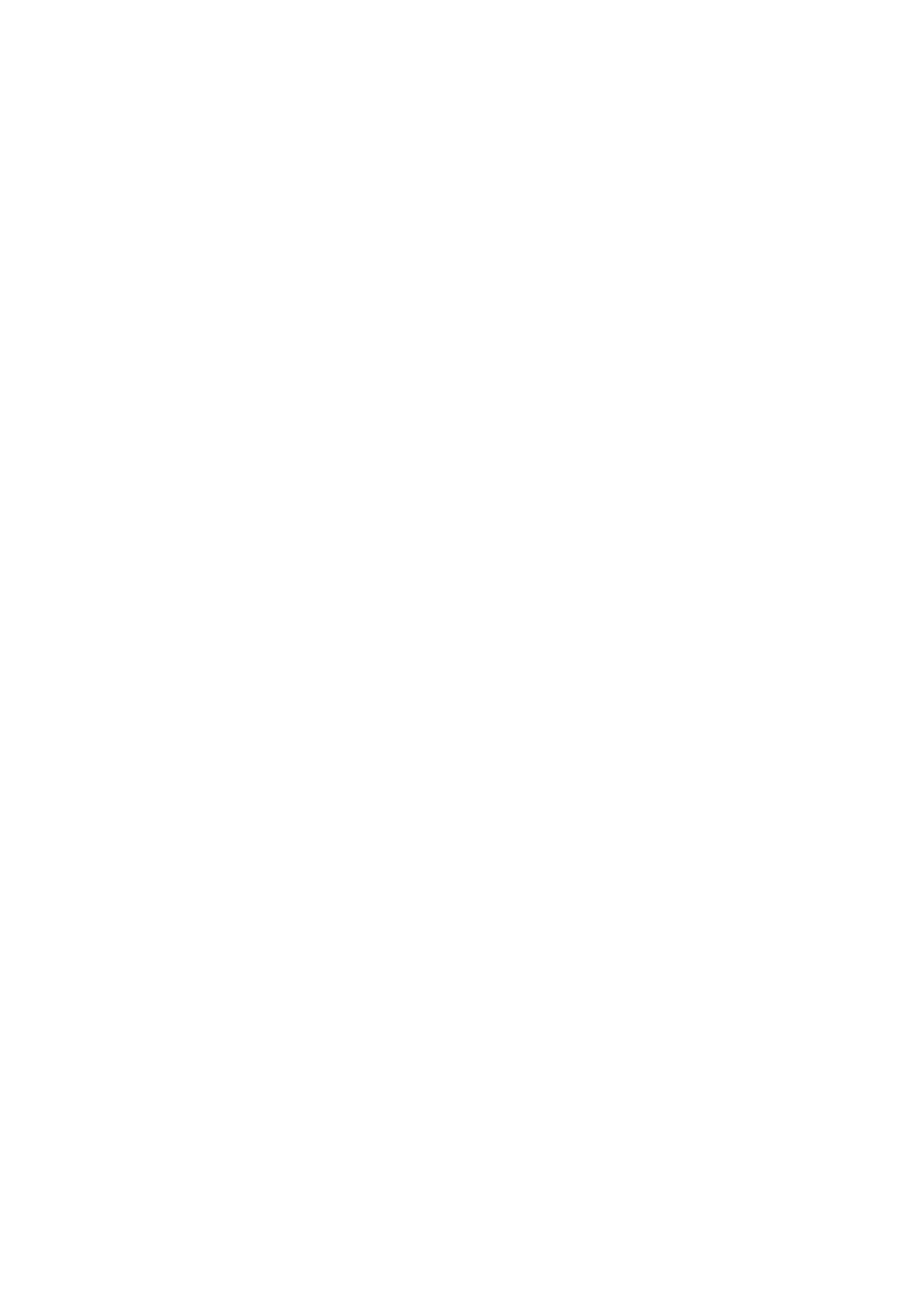EUROPEAN UNIVERSITY INSTITUTE DEPARTMENT OF LAW

## Formalising Arguments about the Burden of Persuasion

### HENRY PRAKKEN AND GIOVANNI SARTOR

EUI working paper LAW No. 2007/14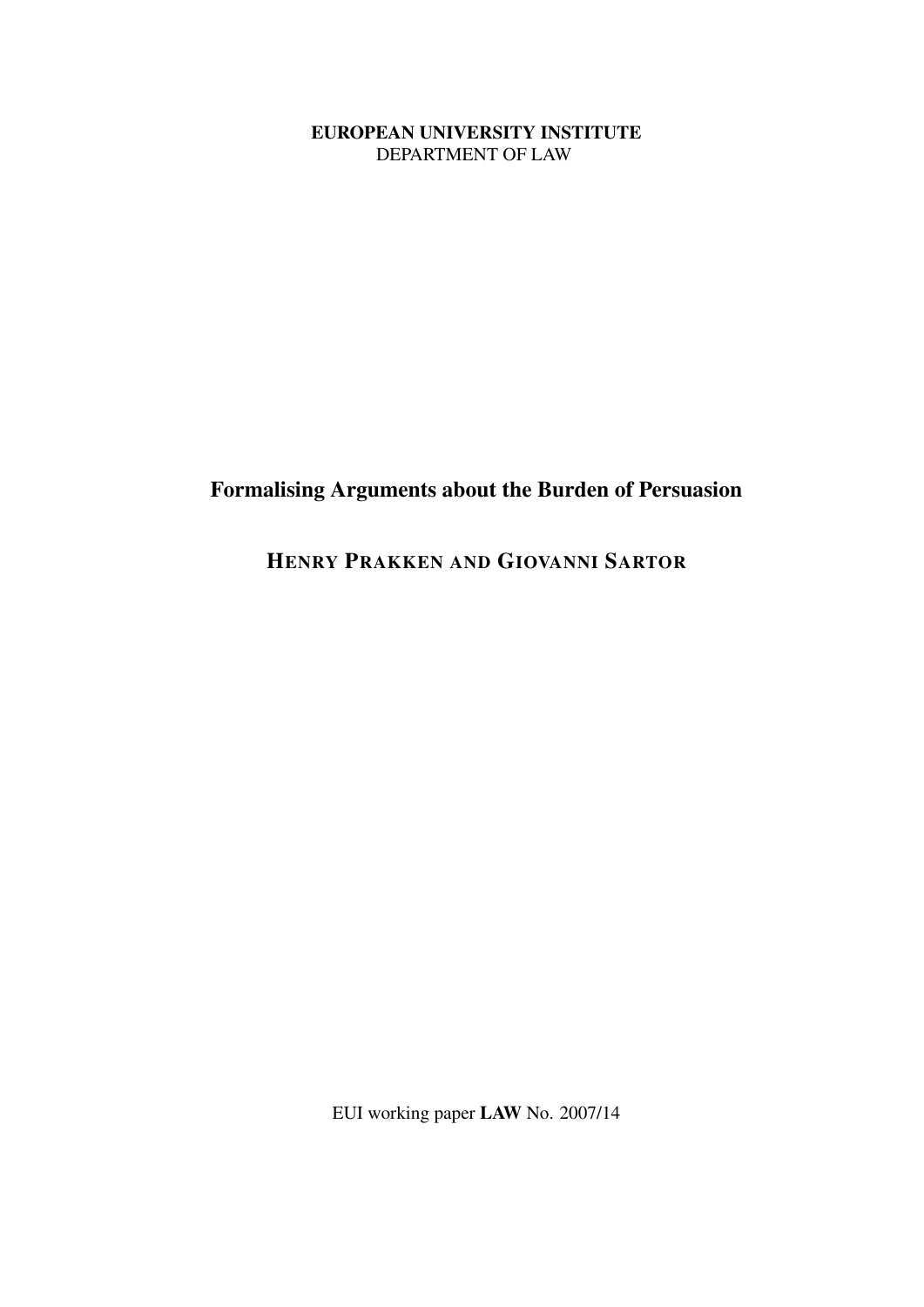This text may be downloaded for personal research purposes only. Any additional reproduction for such purposes, whether in hard copy or electronically, requires the consent of the author(s), editor(s). If cited or quoted, reference should be made to the full name of the author(s), editor(s), the title, the working paper or other series, the year, and the publisher.

The author(s)/editor(s) should inform the Law Department of the EUI if the paper is to be published elsewhere, and should also assume responsibility for any consequent obligation(s).

ISSN 1725-6739

 c 2007 Henry Prakken and Giovanni Sartor Printed in Italy European University Institute Badia Fiesolana I - 50016 San Domenico di Fiesole (FI) Italy

> http://www.eui.eu/ http://cadmus.eui.eu/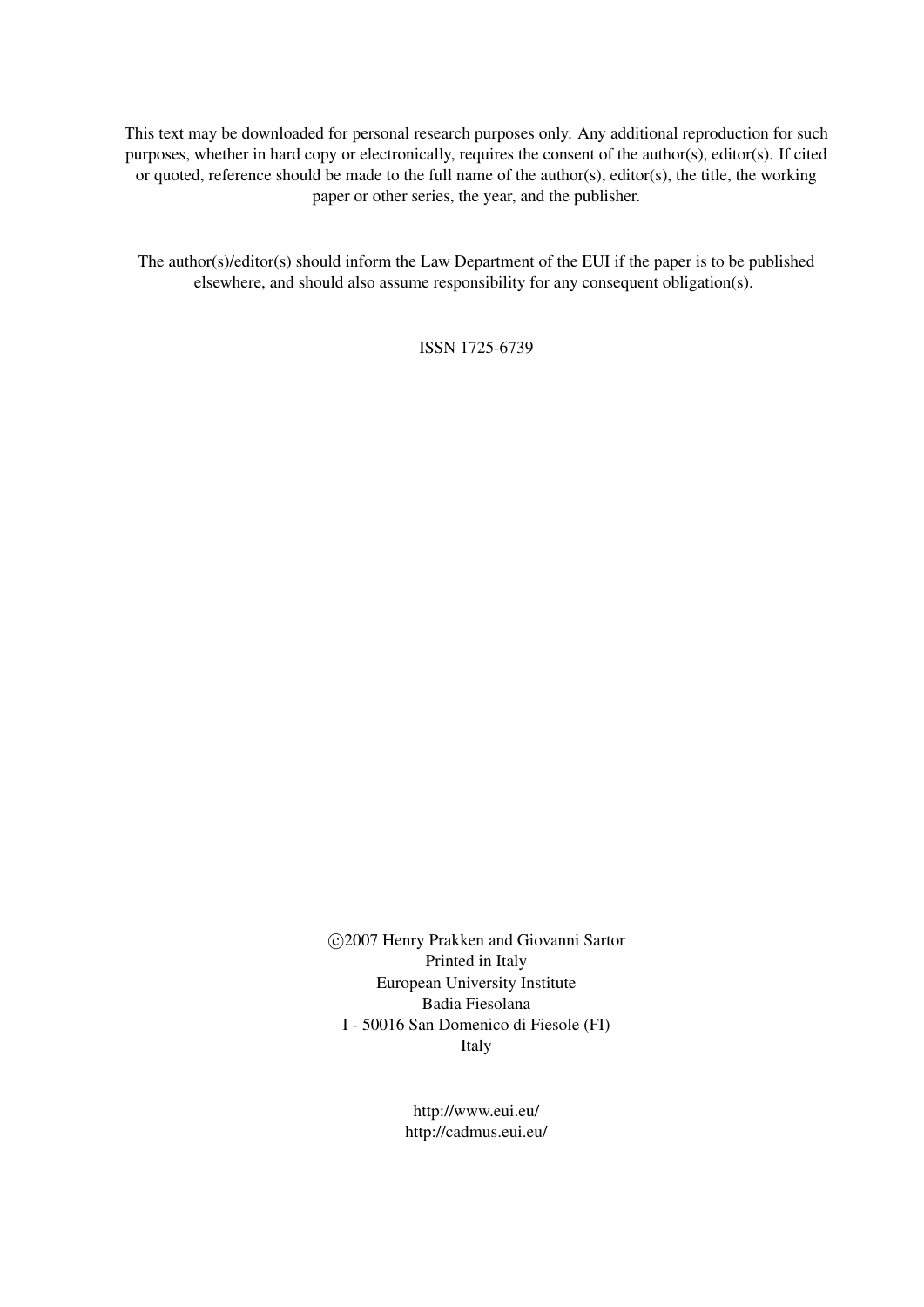#### ABSTRACT:

This paper presents an argument-based logic for reasoning about allocations of the burden of persuasion. The logic extends the system of Prakken (2001), which in turn modified the system of Prakken & Sartor (1996) with the possibility to distribute the burden of proof over both sides in an argument game. First the (2001) system is put in the context of a distinction of three types of proof burdens and it is argued that the proof burdens of that system are in fact burdens of persuasion. Then the (2001) system is modified to allow for defeasible reasoning about allocations of such burdens within the logic. The usefulness of the resulting system is illustrated with applications to real legal cases.

#### KEYWORDS:

law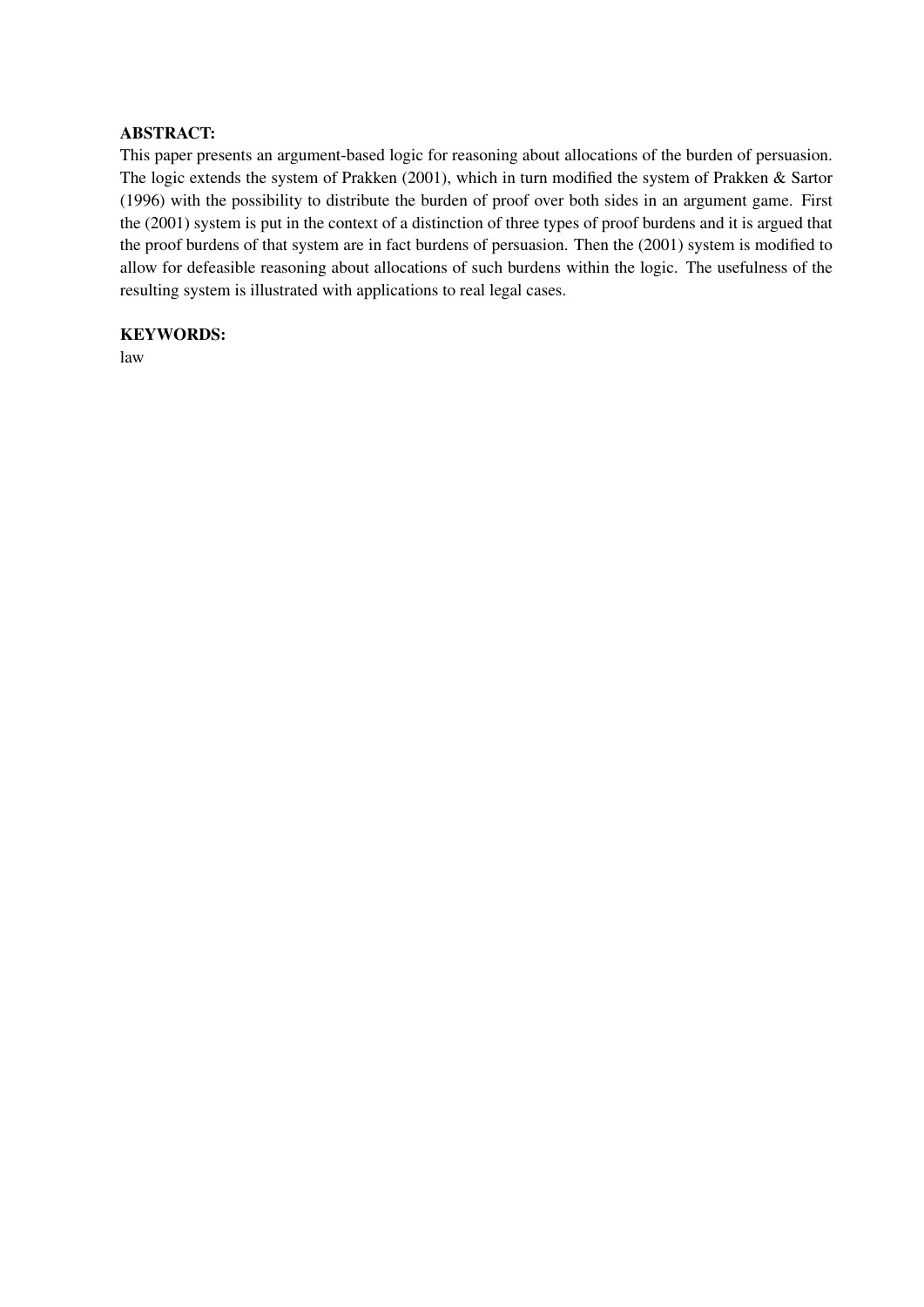## **Contents**

|   | 1 INTRODUCTION                                                       |                 |
|---|----------------------------------------------------------------------|-----------------|
|   | <b>LOGICAL PRELIMINARIES: THE INFERENCE SYSTEM (IS)</b>              | 2               |
| 3 | <b>LEGAL ANALYSIS</b>                                                | 3               |
| 4 | A LOGIC FOR REASONING ABOUT THE BURDEN OF PERSUASION                 | 5               |
|   | 4.1                                                                  | $5\phantom{0}$  |
|   | 4.2                                                                  |                 |
|   | The Augmented Litigation Inference System (ALIS)<br>4.3              | $6\overline{6}$ |
|   |                                                                      |                 |
|   |                                                                      | 8 <sup>8</sup>  |
| 5 | <b>EXAMPLES</b>                                                      | 9               |
|   | 5.1                                                                  |                 |
|   | 5.2                                                                  |                 |
|   | Individualised Education Programs for Disabled Children (USA)<br>5.3 | 15              |
| 6 | <b>CONCLUSION</b>                                                    | 17              |
|   |                                                                      |                 |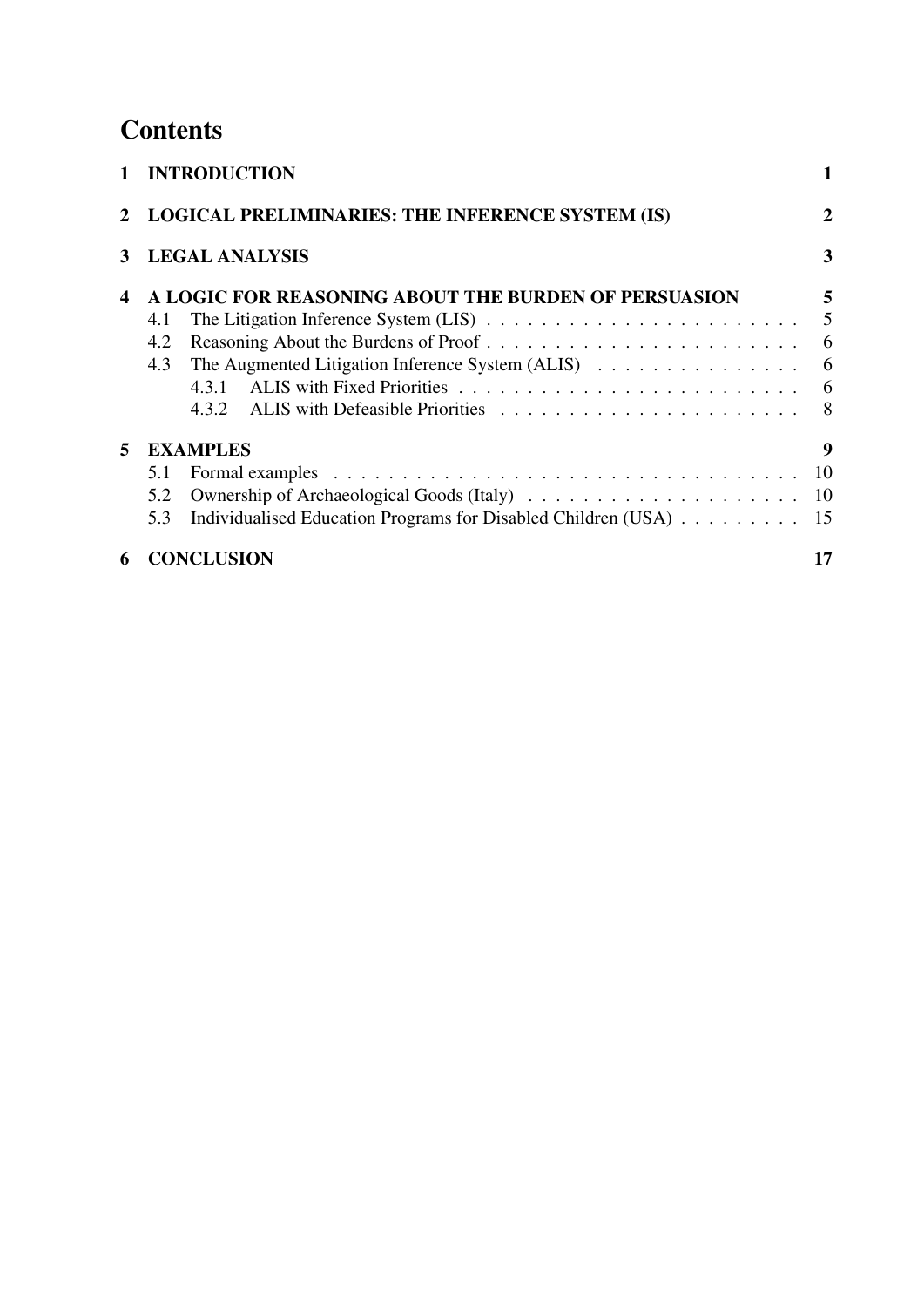## Formalising Arguments about the Burden of Persuasion<sup>∗</sup>

Henry Prakken

Department of Information and Computing Sciences, Utrecht University Faculty of Law, University of Groningen

The Netherlands

#### Giovanni Sartor

Marie-Curie Professor of Legal Informatics and Legal Theory European University Institute, Florence CIRSFID, University of Bologna

### 1 INTRODUCTION

The allocation of burden of proof is a fundamental aspect of legal reasoning: not only is it an important aspect of the regulation of legal procedures, but it often is decisive in determining the outcome of legal disputes (on the legal aspects of the burden of proof see [15]). AI  $\&$  law research has devoted a lot of attention to the issue of the burden of proof, providing the first formal analyses of it.

One approach addresses the burden of proof within theories of nonmonotonic reasoning. The basic idea ([14]) is that the law, by using various techniques—like the separation of general rules and their exceptions and the use of explicit presumptions— distinguishes two classes of propositions, according to what conditions must be satisfied for them to be able to justify a legal conclusion: propositions requiring a logical demonstration from established premises, and propositions that can be assumed unless the contrary is logically demonstrated. The first propositions are those for which the burden of proof is on the party interested in establishing them, and the latter are those for which the burden of proof is on the other party. This distinction is then modelled according to nonmonotonic logics (for instance, propositions which can be assumed unless the contrary is shown can be represented as negations by failure in extended logic programs, as justifications of defaults in default logic, and so on). This approach succeeds in linking the logical structure of the substantive arguments being exchanged between the parties and the corresponding allocation of burdens (the logical machinery for nonmonotonic reasoning automatically induces an allocation of the burden of proof).

However, as one of us noted in [8], this approach using a 'standard' nonmonotonic logic cannot represent distributions of the burden of proof over the parties. In such an approach counterarguments by opponent always succeed if they cast doubt but with distributed burdens a logic is needed in which a doubt- raising argument only succeeds if the one who moves it does not have the burden of proof. Accordingly, in [8] the logic of [10] was modified to meet these demands. A

<sup>∗</sup>To be published in the Proceedings of the Eleventh International Conference on Artificial Intelligence and Law (ICAIL 2007).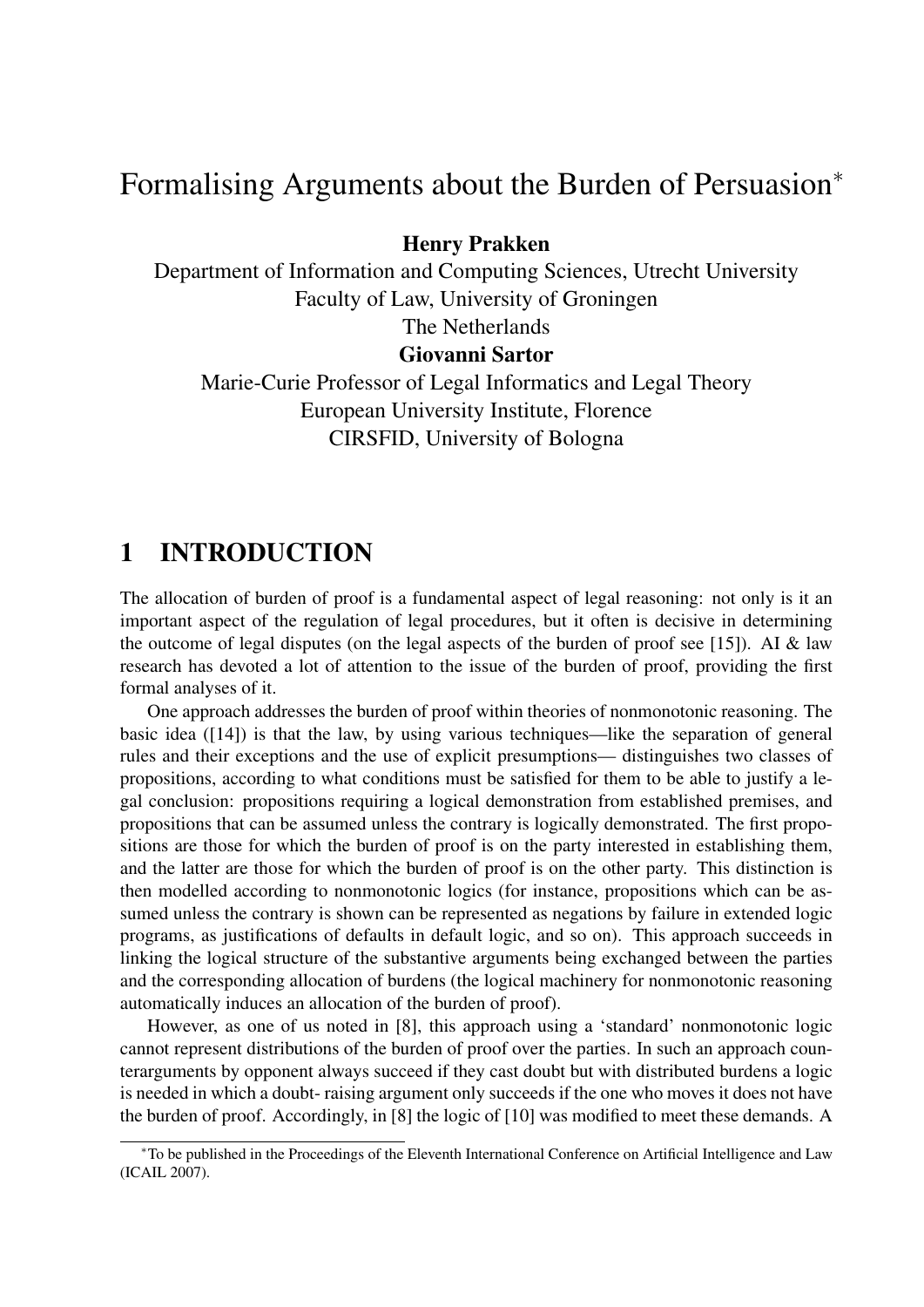purely procedural version was proposed, with explicit allocations of the burden of proof instead of implicitly in the logical representation of legal rules.

The present paper aims to extend the resulting system in two respects. Firstly, [8] does not distinguish between types of burdens, while the law distinguishes three types, namely, burden of production, burden of persuasion and tactical burden of proof. In [11] we gave a logical account of these three types and now we want to put the system of [8] in the context of that account: we will argue that that system was about the burden of persuasion. Secondly, in [8] the allocations of the burden of persuasion are fixed and undisputable while in actual legal reasoning they are often themselves subject to dispute. In this paper we want to allow for reasoning *about* the burden of persuasion within the logic.

It should be noted that the argument games defined in this paper are not intended as a model of actual legal dialogue but as a proof theory for a nonmonotonic logic. We do not claim that the debates generated by these games adequately model legal disputes. All we claim is that our games draw the correct defeasible inferences from a given body of information and an associated allocation of the burden of persuasion. It remains to be seen how the present logical model can be integrated with dialogical and procedural models of legal argument.

In the remainder of this paper first the logical formalism on which we will build will be introduced (Section 2) and our analysis in [11] of the legal notions will be summarised (Section 3). Then the new logic for reasoning about the burden of persuasion will be presented in Section 4 and it will be applied to some examples in Section 5. Related research will be discussed in the concluding section.

## 2 LOGICAL PRELIMINARIES: THE INFERENCE SYSTEM (IS)

In the present section we summarise<sup>1</sup> our previous work on which we will build, namely the system introduced in [10] (let us call it IS, for Inference System). IS is a logic for defeasible argumentation expressive enough to deal with contradictory rules, rules with assumptions, inapplicability statements and priority rules. Information is expressed as a set of rules in the language of extended logic programming, which has both negation as failure or *weak negation* (∼) and classical, or *strong negation* (¬). A *literal* is of the form P, ¬P, ∼ P or ∼ ¬P (where P is an atomic proposition). A literal without ∼ is called a *strong literal*. Each rule is preceded by a term, its name. Rules are *strict*, represented with →, or else *defeasible*, represented with  $\Rightarrow$ . Facts are written as strict rules with empty antecedents. Conflicts between arguments are resolved with the help of a partial preorder on the rules. Accordingly, the input information of the system is an *IS theory*  $T_{IS} = (R, \leq)$ , where R is a set of strict and defeasible rules and  $\leq$  a partial preorder of  $R<sup>2</sup>$ .

Arguments can be formed by chaining rules, ignoring weakly negated literals in their antecedent. The set of well-formed arguments of an IS theory T is denoted as  $Args_T$ . It is assumed to be finite throughout this paper. Conflicts between arguments are decided according to a binary relation of *defeat* among arguments, which is partly induced by rule priorities. When two arguments defeat each other, they *weakly defeat* each other, while if one defeats the other but not vice versa, the one *strictly defeats* the other.

<sup>&</sup>lt;sup>1</sup>This summary is essentially taken from [11].

<sup>&</sup>lt;sup>2</sup>Subscripts will below be omitted if there is no danger of confusion. Also, in this paper we slightly rephrase the terminology and notation of [11], which spoke of "ordered theories" and denoted the set of rules by T.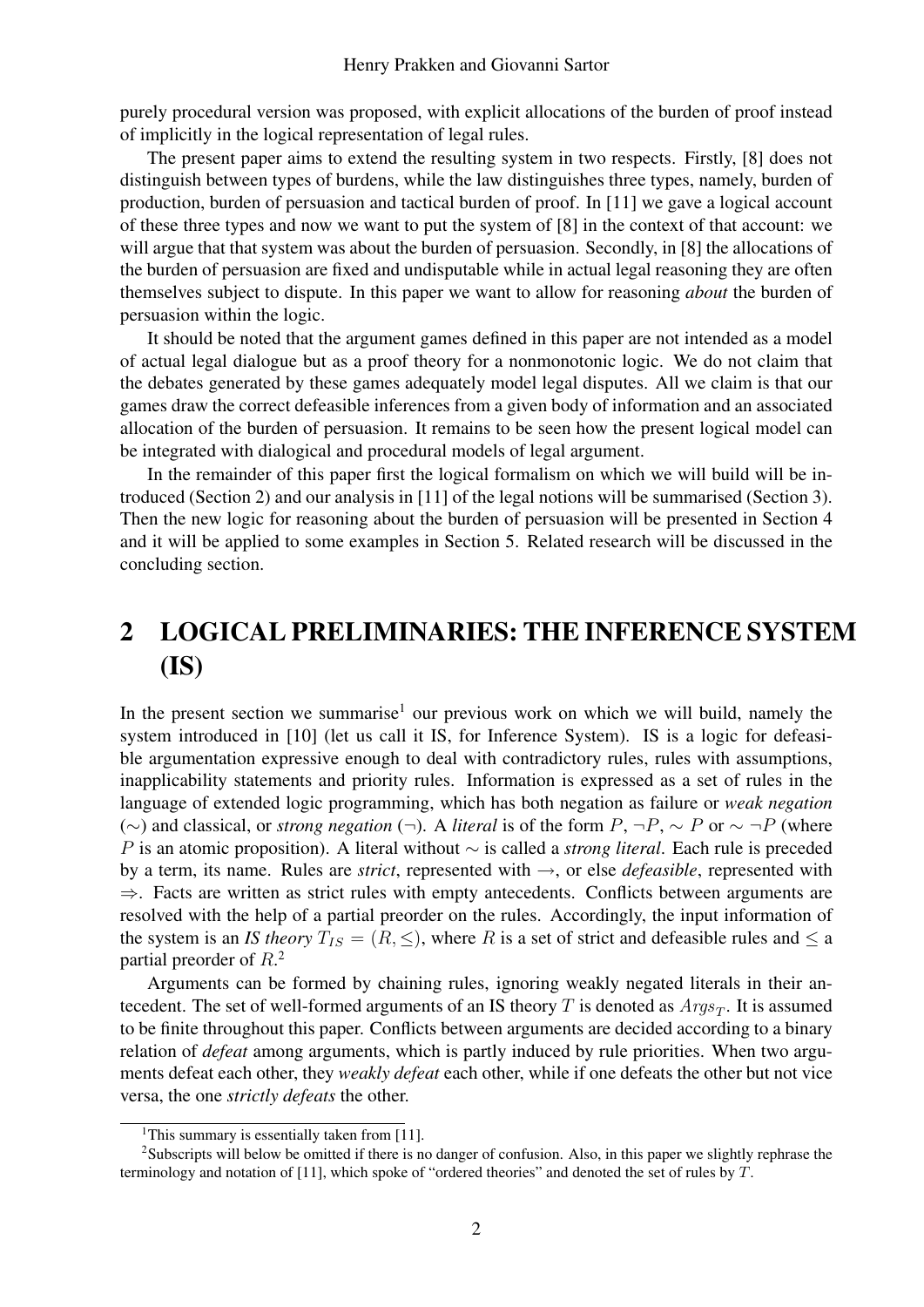There are three ways in which an argument  $Arg_2$  can defeat an argument  $Arg_1$ . The first is *assumption* defeat (in [10] called "undercutting" defeat), which occurs if a rule in  $Arg_1$  contains  $\sim L$  in its body, while  $Arg_2$  has a conclusion L (note that  $\sim L$  reads as 'L cannot be derived'). The other two forms of defeat are only possible if  $Arg_1$  does not assumption-defeat  $Arg_2$ . One way is by *excluding* an argument, which happens when  $Arg_2$  concludes for some rule r in  $Arg_1$ that r is not applicable (formalised as  $\neg$ appl $(r)$ ). The other is by *rebutting* an argument, which happens when  $Arg_1$  and  $Arg_2$  contain rules that are in a head-to-head conflict and  $Arg_1$ 's rule has no priority over the conflicting rule in  $Arg_2$  (according to  $\leq$ ). Note that all these attacks can be targeted at the final rule or conclusion of an argument but also at each intermediate rule or conclusion.

Arguments are assigned a dialectical status in terms of three classes: the 'winning' or *justified* arguments, the 'losing' or *overruled* arguments, and the 'ties', i.e., the *defensible* arguments. The same statuses can also be defined for propositions: a proposition is *justified* if there exists a justified argument for it, and it is *defensible* if it is not justified but there exists a defensible argument for it.

Whether an argument is justified can be tested in a so-called argument game between a proponent and an opponent for the argument. Proponent starts with an argument that he wants to prove justified and then each player must defeat the other player's previous argument. Moreover, proponent's defeating arguments must be such that they *strictly* defeat opponent's arguments, i.e., they may not in turn be defeated by their targets. Finally, proponent is not allowed to repeat his arguments. A player wins if the other player has run out of moves. The initial argument is *justified* if the proponent has a winning strategy in this game. Non-justified arguments are *overruled* if they are defeated by a justified argument, otherwise they are *defensible*. This argument game is sound and complete with respect to Dung's ([2]) grounded semantics.

In [10] a version of IS was also defined in which the rule priorities are not simply given but are expressed as IS rules and must be defeasibly derived within the system just as any other conclusion. In Section 4.3.2 we will say more about this version of IS.

Note that the argument game does not allow backtracking. In a model of real dialogue this would be a problem since in real dialogues often alternative attacks are tried. However, since our argument game is meant as a proof theory, all that matters is whether proponent has a winning strategy for his initial argument. This can be verified by searching the game tree (the tree of all possible games for the initial argument) and in such a search all relevant attacks will be examined.

To be able to describe the three burdens of proof we must also explain how the IS logic can be used in the context of a legal proceeding. The IS logic assumes a static IS theory but in reality it is, of course, created dynamically in during a proceeding, regulated by some legal procedure. In this paper we abstract from the details of such procedures and simply assume that a legal proceeding consists of a sequence of stages characterised by different IS theories and where the parties can move from one stage to another by adding arguments. A stage then consists of the premises of all arguments stated at that point. The outcome of a proceeding is determined by applying the argument game of IS to the final stage. We also apply the argument game to intermediate stages, to verify what would be the outcome of the proceeding if an intermediate stage were the final stage.

### 3 LEGAL ANALYSIS

In this section we summarise our analysis in [11] of three types of the burden of proof. A common distinction is that between the burdens of persuasion and production. The *burden of*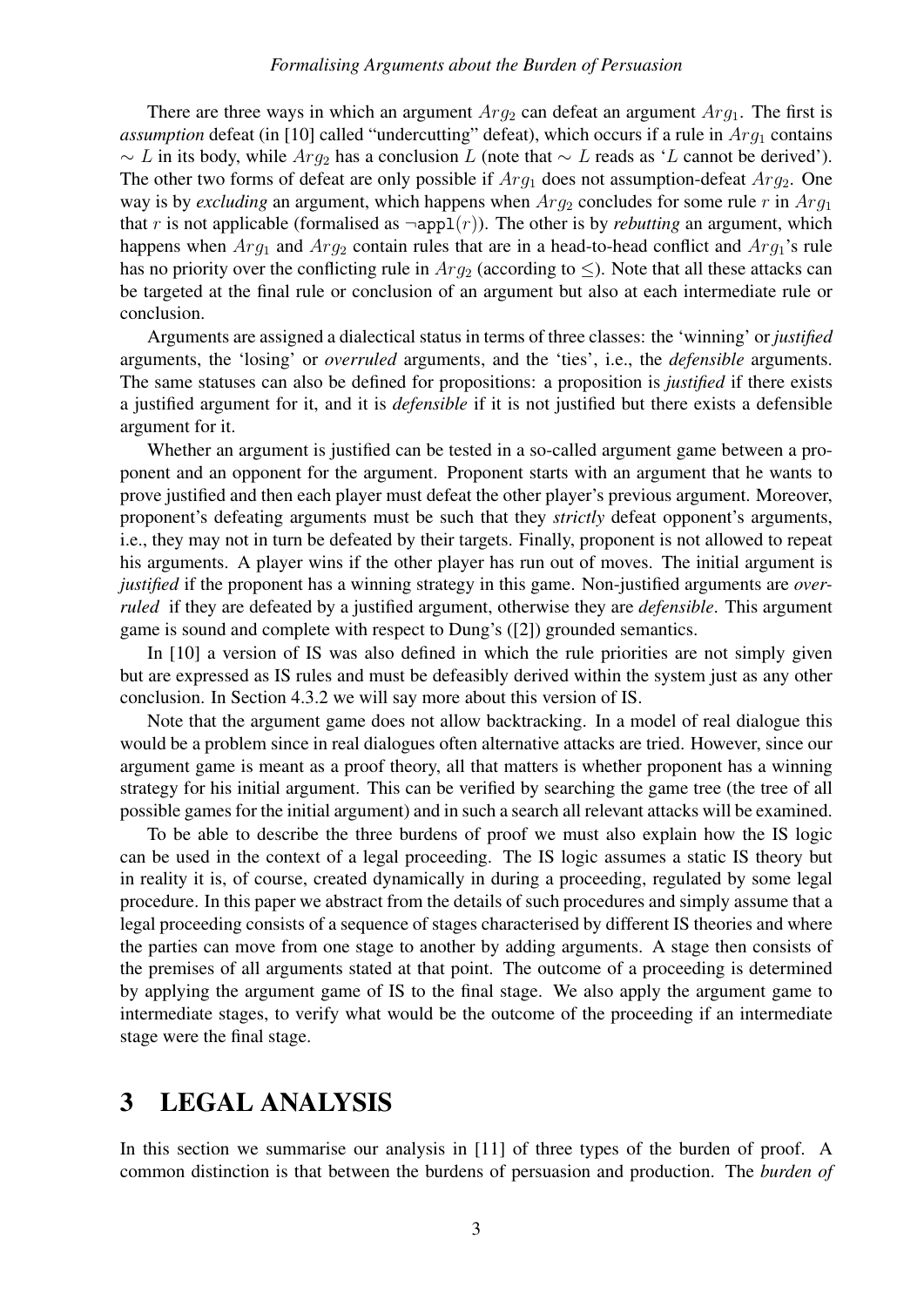*persuasion* specifies which party loses on an issue if the evidence is balanced. Whether this burden is met is determined in the final stage of a proceeding, after all evidence is provided. The *burden of production* specifies which party has to offer evidence on an issue at different points in a proceeding. If the burden of production is not met, the issue will be decided as a matter of law against the burdened party, while if it is met, the issue will be decided regardless of the burden. In the law, the two burdens are usually determined by the 'operative facts' for a legal claim, i.e., the facts that legally are ordinarily sufficient reasons for the claim. The law often designates the operative facts with rule-exception structures. For instance, for manslaughter the operative facts are that there was a killing and that it was done with intent, while an exception is that it was done in self-defence. Therefore, at the start of a criminal proceeding, the prosecution has the burden to produce evidence on 'killing' and 'intent'; if fulfilled, a burden for the defence is created to produce evidence for 'self-defence'. For operative facts the burdens of production and persuasion usually go together so in our example the prosecution also has the burden of persuasion for 'killing' and 'intent'. However, for exceptions things are more complicated. In criminal proceedings usually the defence only has a burden of production for an exception while if fulfilled, the prosecution then has a burden of persuasion against the exception. For instance, once the defence has produced evidence for 'self-defence', the prosecution has the burden of persuasion that there was no self-defence. By contrast, in civil cases often the burden of persuasion holds for an exception also: for instance, in Dutch and Italian law insanity at the time of accepting an offer is an exception to the rule that offer and acceptance create a contract, but if the evidence on insanity is balanced, the party claiming insanity will lose on that issue.

How can these two notions be analysed in our IS logic? Because of its inherent procedural nature, the burden of production cannot be defined in purely logical terms but the burden of persuasion can be defined as the task to provide a justified argument for the issue on which the burden rests. (Though we will refine this below.) *Proof standards* can be formalised by a careful definition of the rebuttal relation between arguments: a stronger argument should strictly rebut a weaker argument only if the degree to which it is stronger satisfies the applicable proof standard; otherwise both arguments should rebut each other.

Besides the burdens of production and persuasion there also is the *tactical burden of proof* . It is not allocated by law but induced by the defeasible nature of the reasoning and the estimated quality of the evidence and arguments produced so far. In the words of [15] this burden is a matter of tactical evaluation in that a party must assess the risk of losing on an issue if no further evidence concerning that issue is produced. Suppose in our example that the prosecution provided evidence for 'killing' and 'intent', after which the defence produced evidence for 'self-defence'. The prosecution must now assess the risk of losing if the current stage were the final stage. If this risk is real then the prosecution had better provide counterevidence on 'self-defence'. In other words, the prosecution now not only has the burden of persuasion but also a tactical burden with respect to self-defence. Clearly, a tactical burden can shift between the parties any number of times during a proceeding, depending on who would likely win if no more evidence were provided. However, the exact content of this burden is not the same for both parties: if one has the burden of persuasion, then the tactical burden is stronger than if one does not have it since if the evidence is balanced the one who must persuade the trier of fact loses.

In our IS logic the tactical burden is automatically captured by the dialectical asymmetry of the argument game: the party who has the burden of persuasion is proponent and therefore has to strictly defeat the other parties' arguments, while the other party, being the opponent, only has to weakly defeat the proponent's argument. This accounts both for the possibility that the tactical burden shifts between the parties and for the fact that for one party it is stronger than for the other.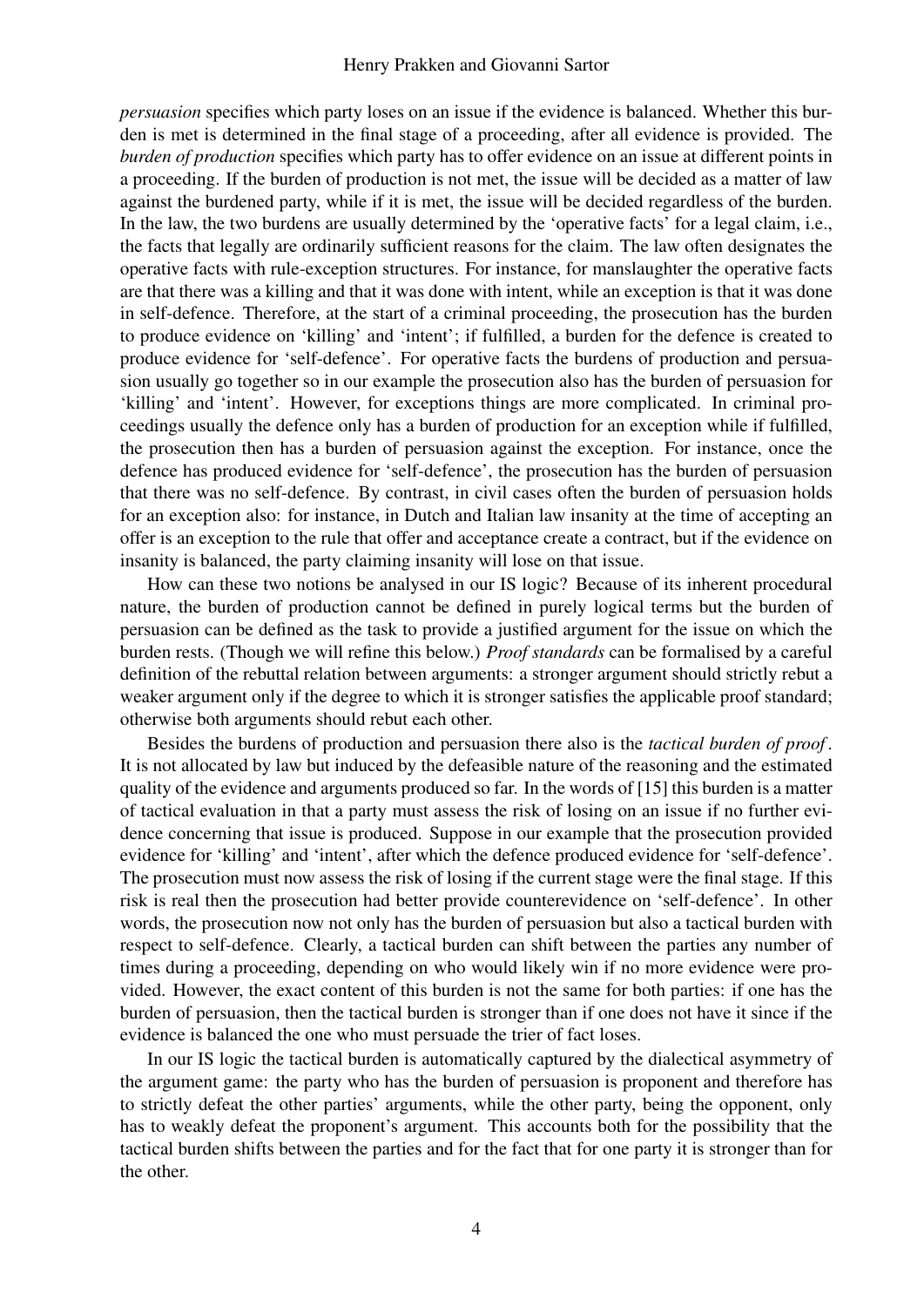In sum, at first sight it would seem that the interplay between the tactical burden and the burden of persuasion can be directly modelled in the IS system. However, there is a problem (which in fact is a problem for almost all current nonmonotonic logics).

In the IS argument game the roles of the parties are fixed during a game: proponent always has the burden of persuasion, i.e., the burden to justify his arguments, while opponent merely has the burden to interfere with proponent's arguments by advancing defensible counterarguments. However, as noted above, in the law the burden of persuasion can be distributed over the parties. Consider again the issue of accepting an offer while insane: as we said above, in Dutch and Italian law defendant has not only the burden of production but also the burden of persuasion with regard to this exception. Suppose now that a defendant fulfills her burden of production by providing a written medical statement, after which the plaintiff provides counterevidence that casts doubt about whether the statement is authentic. If the trier of fact is in doubt, i.e., if he is neither convinced that the statement is authentic nor that it is not authentic, he will have to find for plaintiff. As argued in [8], this cannot be modelled in a standard argument-based logic since there counterarguments by opponent always succeed if they cast doubt: here, however, a logic is need in which a doubt-raising argument only succeeds if the one who moves it does not have the burden of persuasion. In [8] the IS logic was modified to meet these demands. The main aim of the present paper is to modify this system further to allow for reasoning *about* the burden of persuasion.

## 4 A LOGIC FOR REASONING ABOUT THE BURDEN OF PERSUASION

In this section we will first briefly summarise the way in which IS was modified in [8] to allow for distributions of the burden of persuasion over the parties. Since in the new system such distributions are fixed and undisputable, we then further modify the system to model reasoning about the burden of persuasion within the logic.

#### 4.1 The Litigation Inference System (LIS)

In [8] the IS argument game was extended with the possibility of switching dialectical roles. Let us call the resulting logical system LIS (Litigation Inference System). The LIS argument game is between two players, called plaintiff  $(\pi)$  and defendant  $(\delta)$  which at any time can have either proponent role (P) or opponent role (O), depending on the context. The input of LIS is a *LIS theory*  $T_{LIS} = (R, \leq, b_{\pi}, b_{\delta})$  where:

- $(R, \leq)$  is an IS theory.
- $b_{\pi}$  and  $b_{\delta}$  are mutually consistent and disjoint subsets of strong literals occurring in the rules in R.

The sets  $b_{\pi}$  and  $b_{\delta}$  contain the burdens of persuasion for plaintiff and defendant respectively, that is, the propositions for which they have to act in proponent role.

In the LIS argument game plaintiff starts as proponent and defendant starts as opponent, but then these roles are reversed each time the player currently having opponent role moves an argument for a conclusion for which the sets  $b<sub>\pi</sub>$  and  $b<sub>\delta</sub>$  allocate the burden of persuasion to him. The player then becomes the proponent with regard to that conclusion and thus he has to strictly defeat the other player's arguments. Thus while in IS plaintiff is always proponent and defendant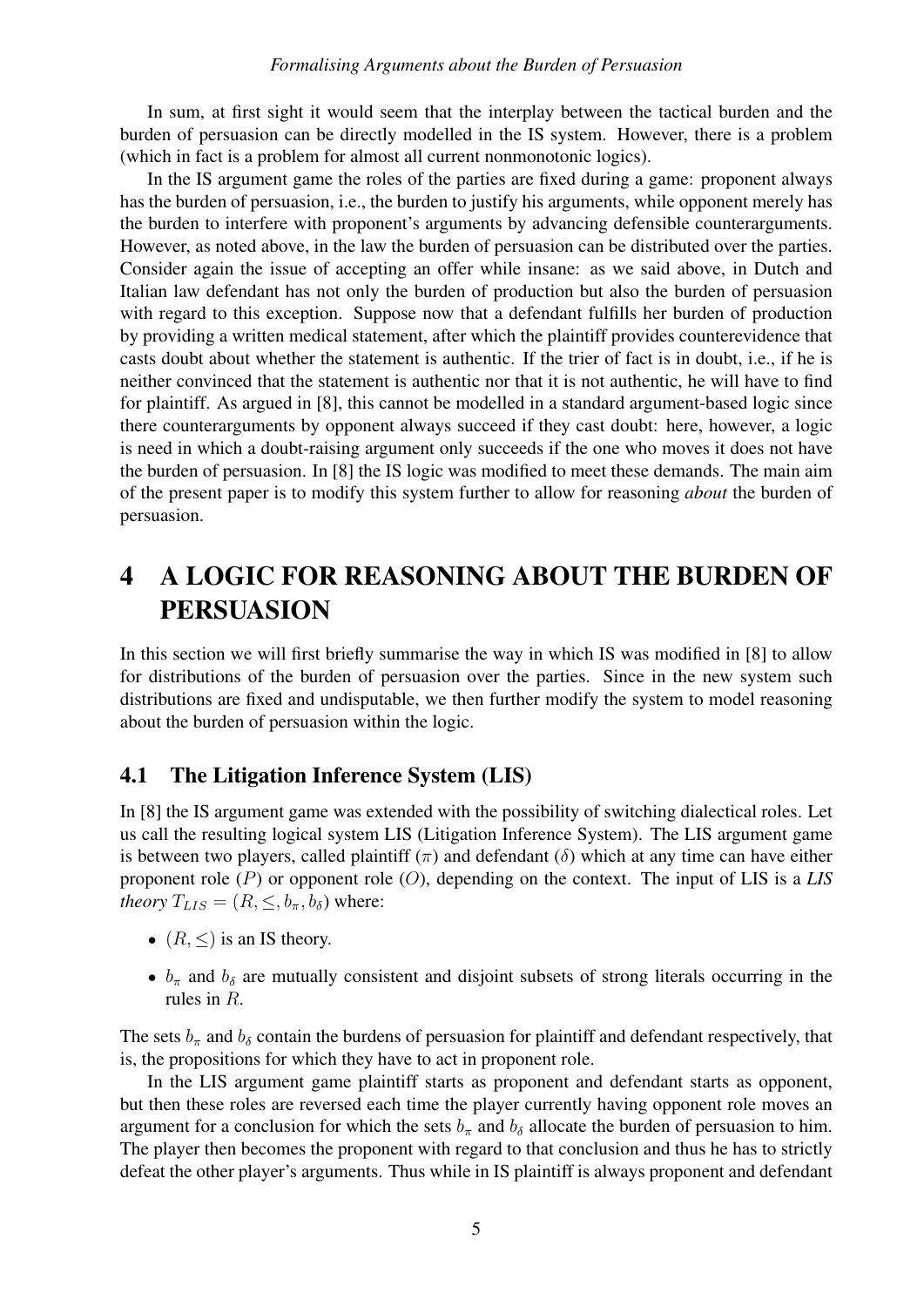is always opponent, in LIS the parties of the litigation can change their dialectical role. LIS thus enables us to represent distributions of the burden of persuasion over the parties.

### 4.2 Reasoning About the Burdens of Proof

Though legal systems have general rules and principles on allocating the burden of proof, they can be vague, open-textured and conflicting just like in any other area of law, so sometimes the burden of proof itself becomes the subject of dispute (see also [7]). In fact, such disputes only concern the burdens of production and persuasion, since as just explained the tactical burden is automatically induced by the defeasible nature of the reasoning involved in fulfilling a burden of persuasion. Since the burden of production is allocated through rule-exception structures, reasoning about the burden of production is in fact reasoning about the backing or correct interpretation of rules. In previous work one of us showed how such debates can be formalised as reasoning about the grounds supporting a rule (see [13]). This leaves the modelling of reasoning about the burden of persuasion. Since LIS allows explicit allocations of the burden of persuasion as an additional parameter of the logic, what we now need is that these explicit allocations can be derived within the logic itself.

### 4.3 The Augmented Litigation Inference System (ALIS)

We now want to modify LIS by letting the contents of the sets  $b_{\pi}$  and  $b_{\delta}$  be the outcome of an argument-based reasoning process. The resulting system will be called ALIS, for Augmented Litigation Inference System. To define ALIS we assume that the language includes a two-place predicate burden and a naming convention for strong literals of the language. Formulas of the form burden $(p, l)$  say that player p has the burden of persuasion for the literal denoted by the term l. To avoid selfreference, we do not allow that l is the name of the burden literal in which it occurs. As for notation, if p is a variable for a player, then the function expression  $\bar{p}$  denotes the other player and if  $\varphi$  is a variable for a literal, then  $\overline{\varphi}$  denotes the complement of the literal (the complement of an atom L is  $\neg L$  and the complement of a negated atom  $\neg L$  is L).

#### 4.3.1 ALIS with Fixed Priorities

We now first define ALIS for the case with fixed priorities. In Section 4.3.2 a version with defeasible priorities will be defined.

**Definition 4.1** An ALIS theory *is a pair*  $T_{ALIS} = (R, \leq)$ *, where* R *is a set of rules partially ordered by* ≤*, in a language containing the two-place predicate* burden *and a naming convention for strong literals of the language.* R *is also assumed to contain the following strict rules:*

burden $(p, l) \rightarrow \neg$  burden $(p, l)$  $\text{burden}(p, l) \rightarrow \neg \text{burden}(\overline{p}, l)$ burden $(p, l) \rightarrow \neg$  burden $(\overline{p}, \overline{l})$ 

The three strict rules ensure that the burdens of each player are consistent and that if one player has the burden of persuasion for a proposition, the other player does not have it for the same or complementary proposition.

We now explain the main idea of ALIS. The new argument game allows any player to explicitly claim any dialectical role, but if a player claims proponent role then he has the technical obligation to strictly defeat the previous argument, while if he claims opponent role he runs the risk of meta-attack on the burden of proof. More precisely, if a player  $p$  claims opponent role,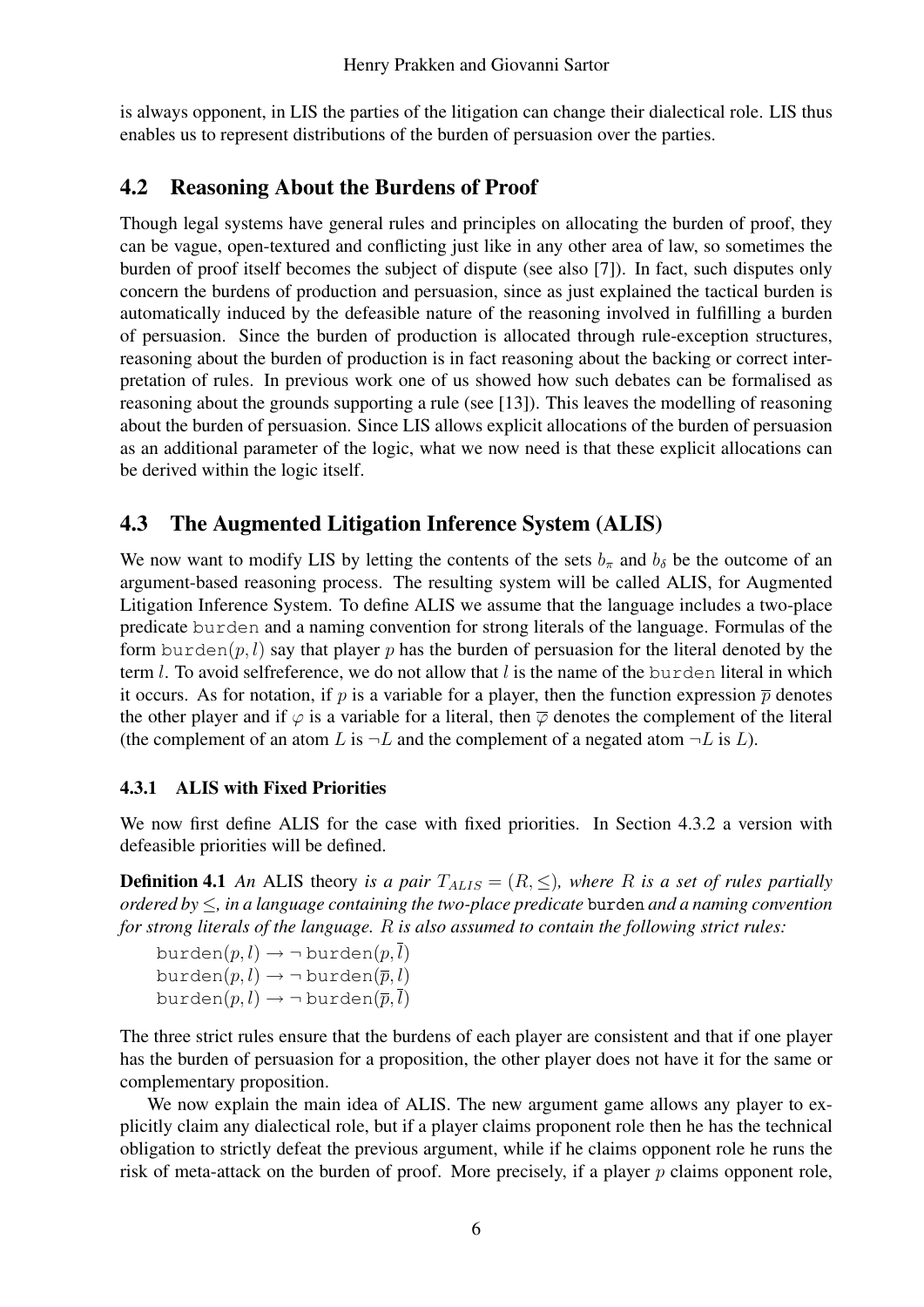and moreover moves a weakly defeating argument, then  $\bar{p}$  can attack that argument by arguing that p has the burden of proof. If  $\bar{p}$  can win such a line of argument then that indicates that p cannot succeed by taking the opponent role, namely, by weakly defeating: a party having the burden of proof only succeeds by satisfying the requirements of the proponent role, namely, by putting forward justified arguments.

**Definition 4.2 (Dialogue moves)** *For any ALIS theory T*, *the set*  $M_T$  *of well-formed* moves *is*  $\alpha$  defined as  $\{\pi, \delta\} \times \{P, O\} \times \text{Args}_T$ , where the three elements of a move m are denoted by, *respectively:*

- pl(m)*, the* player *of the move,*
- r(m)*, the* dialectical role *of the move's player,*
- a(m)*, the* argument *moved.*

*A* dialogue *on the basis of* T *is any sequence of well-formed moves*  $m_1, \ldots, m_i, \ldots$  *such that*  $pl(m_i) = \pi$  *iff i is odd and*  $pl(m_i) = \delta$  *iff i is even.* 

To define the new argument game, it must be made explicit at which point an argument defeats another. We say that A defeats B on  $\varphi$  if  $\varphi$  is a conclusion of A and A defeats B since B has assumption or conclusion  $\overline{\varphi}$  or since  $\varphi$  says that a rule in B is excluded.

We can now define the protocol of the new argument game. (In the definitions below ' $\varphi$  *since* S' denotes an argument with conclusion  $\varphi$  and premises S.)

#### Definition 4.3 (Protocol with fixed priorities)

*A well-formed move*  $m_i$  *is legal in a finite dialogue*  $d = m_1, \ldots, m_{i-1}$  *iff it satisfies the following constraints:*

$$
I. r(m_1) = P;
$$

- 2. if  $i > 1$  and  $r(m_i) = P$  then  $a(m_i)$  was not earlier moved in d by  $pl(m_i)$  and;
	- (*a*)  $a(m_i)$  *strictly defeats*  $a(m_{i-1})$  *or*
	- *(b)*  $a(m_i) =$  "burden( $\overline{p}, \varphi$ ) *since* S" *where*  $a(m_{i-1})$  *weakly defeats*  $a(m_{i-2})$  *on*  $\varphi$ ;
- *3.* if  $i > 1$  and  $r(m_i) = O$  then
	- *(a)* if  $pl(m_i) = \pi$  and  $r(m_{i-1}) = O$  then  $a(m_i)$  was not earlier moved in d by  $pl(m_i)$ ; *and*
	- *(b)*  $a(m_i)$  *defeats*  $a(m_{i-1})$ *.*

As in IS and LIS a player wins a game in ALIS if the other player has run out of moves and an argument is justified if proponent has a winning strategy in a game starting with the argument.

All protocol conditions are taken from the LIS protocol, except conditions (2b) and (3a). The first of these formalises the main addition of ALIS to LIS while the rationale of (3a) is to exclude infinite dialogues where both players keep repeating weakly rebutting arguments in opponent role: in such a case it is plaintiff's task to argue that defendant has the burden of proof. The ALIS protocol is also in one respect more liberal than LIS: while in ALIS the players can freely adopt any role, in LIS a move has proponent role if its conclusion is in the burdens of the moving player and otherwise it has the opposite role as its target.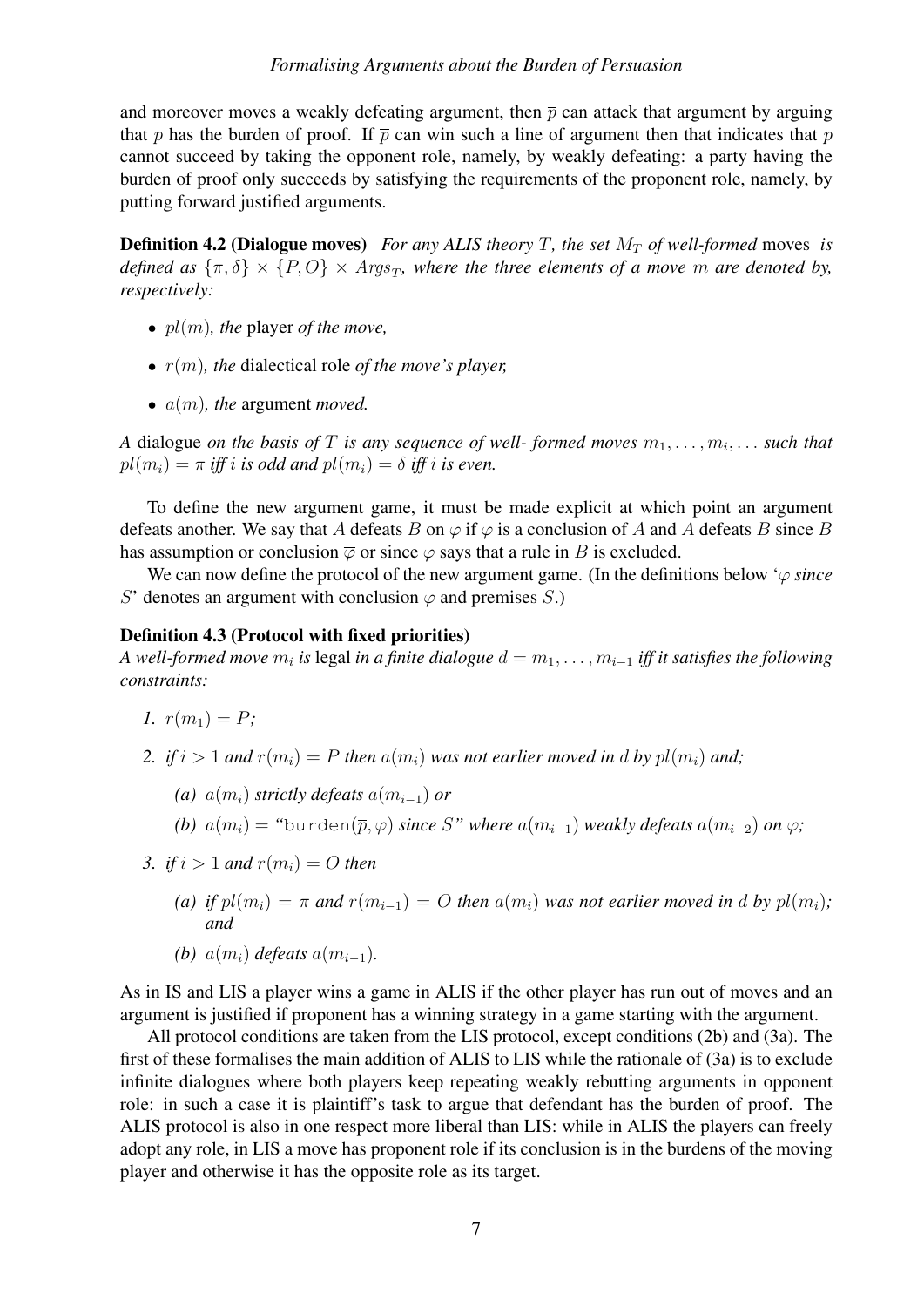We now prove that ALIS properly extends LIS. By this we mean that the same justified conclusions that can be obtained in ALIS can be obtained in LIS by adding an explicit allocation of the burden of proof to LIS corresponding to the justified conclusions on the burden of persuasion in ALIS. To this end we make the allocations of the burden of persuasion relative to a set of arguments.

**Definition 4.4** Let  $S$  be a set of arguments. The literal sets  $b_\pi^S$  and  $b_\delta^S$  are defined as follows. For *any strong literal* L *named by term* l*:*

- $L \in b^S_\pi$  *iff* burden $(\pi, l)$  *is a conclusion of an argument in* S.
- $L \in b_{\delta}^S$  *iff* burden $(\delta, l)$  *is a conclusion of an argument in*  $S$ .

At first sight this definition allows the burdens of both parties to be overlapping and mutually inconsistent, which is excluded in LIS. However, the idea is that  $S$  is not just any set of arguments but that it is the set of justified arguments. In that case the desired properties of the burden sets are guaranteed by the strict rules on proof burdens that are in  $T$  according to Definition 4.1. We now prove that this is indeed the case.

**Theorem 4.5** *For any ALIS theory*  $(R, \leq)$  *it holds that if* S *is the set of ALIS-justified arguments* of  $(R, \leq)$  then S is the set of LIS-justified arguments of the LIS theory  $(R, \leq, b^S_\pi, b^S_\delta)$ .

PROOF. We first prove that we can without loss of generality consider winning strategies without replies in  $P$  role to moves in  $P$  role. If a player replies in  $P$  role to a move in  $P$  role then his argument strictly defeats its target. Then any reply to the same argument moved in  $O$  role is a reply to the argument moved in  $P$  role, so in both cases the player can move the same reply. So if the player has a winning strategy in one case he also has a winning strategy in the other case.

Consider next any winning ALIS strategy W for  $\pi$ . We prove that W can be transformed into a winning LIS strategy. The nontrivial cases are when W contains  $\pi$ -moves that are not legal in LIS. These are implicit role switches adopting  $O$  role (case 1) and burden moves made legal by clause (2b) of Definition 4.3 (case 2).

(1) Consider first any implicit role switch  $m_i$  moved by  $\pi$ . Since  $m_i$  weakly defeats  $m_{i-1}$ ,  $\delta$ can repeat (part of)  $m_{i-2}$  in O role in reply to  $m_i$  so to win  $\pi$  must now move an argument with conclusion burden $(\delta, l)$ . Since W is a winning strategy for  $\pi$ , we have that  $l \in b_{\delta}^{S}$  so  $m_i$  is legal in LIS and  $m_{i+1}$  is not legal in LIS. So in both ALIS and LIS  $\pi$  can win by replying to  $m_{i-1}$  with  $m_i$ .

(2) Consider next any move  $m_i = (\pi, P, a)$  in W made legal by clause (2b) of Definition 4.3 where the conclusion of a is burden $(\delta, l)$ . Then  $l \in b_{\delta}^{S}$  so  $m_{i-1}$  is not legal in LIS. So in both ALIS and LIS  $\pi$  can win by replying to  $m_{i-3}$  with  $m_{i-2}$ .  $\Box$ 

#### 4.3.2 ALIS with Defeasible Priorities

The IS system as defined in [11] has two versions: one in which the rule priorities are fixed and simply given in addition to the rules and one in which the rule priorities are defeasible and must be derived within the system. In the latter version, rule priorities can be reasoned about as any other legal issue. In [8] the LIS system was only defined for fixed priorities but we want to define ALIS for both cases. Therefore we now redefine LIS for the case with defeasible priorities and then extend it to a new version of ALIS.

We first recall the essentials of IS with defeasible priorities. An IS theory now is just a set  $R$ of rules, including priority rules. To express priority rules a distinguished predicate ≺ is used: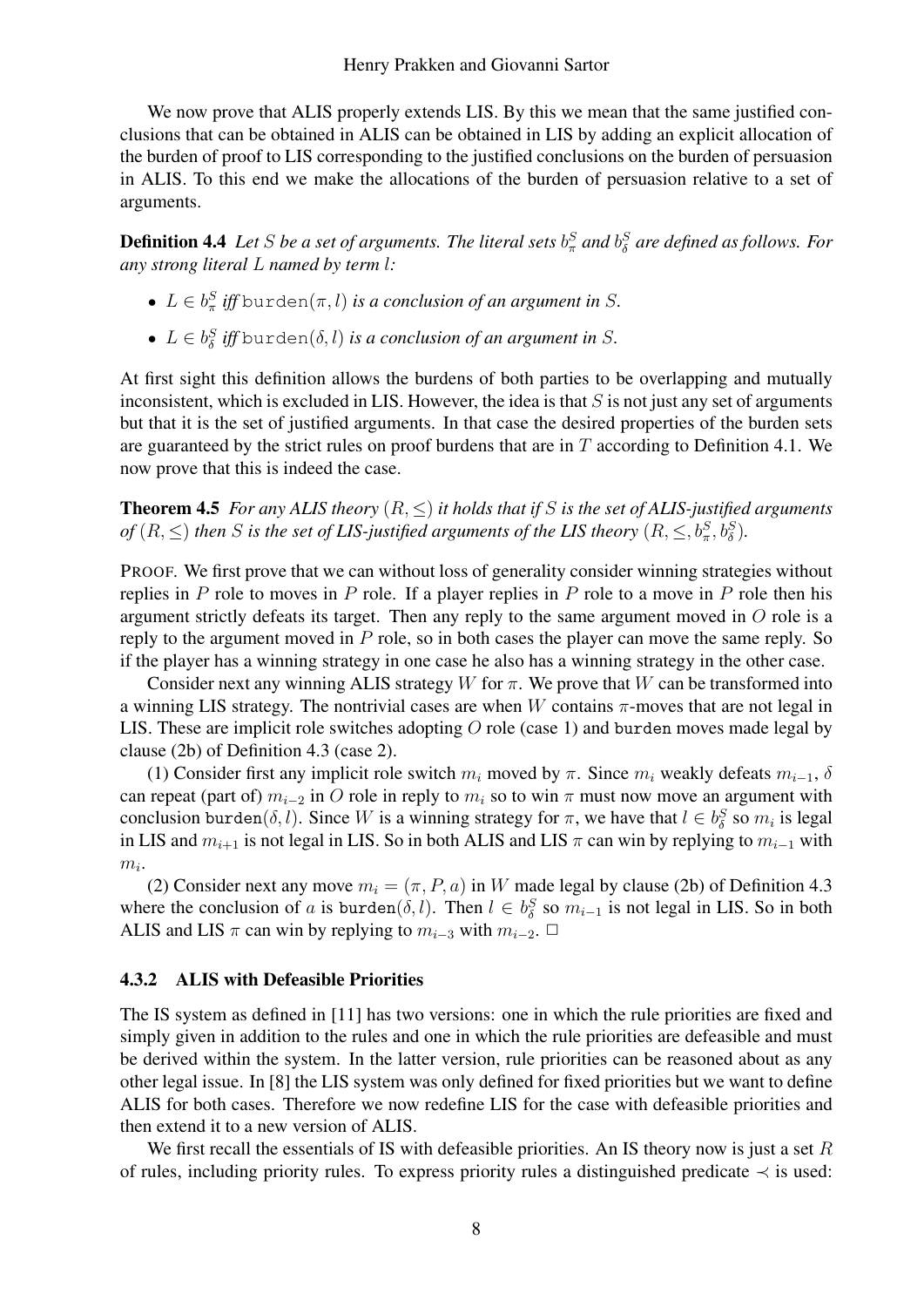$r \prec r'$  means that r' has priority over r. The dialogue game is adjusted as follows. Firstly, the defeat relations between arguments are now made relative to priorities. Proponent's defeating arguments must now strictly defeat their target according to the priorities stated in proponent's argument. This will be denoted as  $a$ -defeat, where  $a$  is the argument moved by proponent. Opponent's arguments, by contrast, must now defeat their target taking no priorities into account. This will be denoted by *≬*-defeat. Secondly, proponent now has an additional option, namely, to move a priority argument according to which opponent's last argument does not defeat its target any more. In other words, according to proponent's priority argument opponent's last argument is now strictly defeated by its target.

To obtain a version of LIS with defeasible priorities, we simply omit the  $\leq$  component of LIS theories and add the mechanism of dialectical role switch to the dialogue game with defeasible priorities. The ALIS dialogue protocol is then redefined as follows.

**Definition 4.6 (Protocol with defeasible priorities)** A well-formed move  $m_i$  is legal in a finite *dialogue*  $d = m_1, \ldots, m_{i-1}$  *iff it satisfies the following constraints:* 

- *1.*  $r(m_1) = P$ ;
- 2. if  $i > 1$  and  $r(m_i) = P$  then  $a(m_i)$  was not earlier moved in d by  $pl(m_i)$  and
	- (*a*)  $a(m_i)$  *strictly*  $a(m_i)$ *-defeats*  $a(m_{i-1})$  *or*
	- *(b)*  $a_{m_{i-2}}$  strictly  $a(m_i)$ -defeats  $a_{m_{i-1}}$  or
	- *(c)*  $a(m_i) =$  "burden( $\overline{p}, \varphi$ ) *since* S" *where*  $a(m_{i-1})$  *weakly*  $\varnothing$ *-defeats*  $a(m_{i-2})$  *on*  $\varphi$ *;*
- *3.* if  $i > 1$  and  $r(m_i) = O$  then
	- (a) if  $pl(m_i) = \pi$  and  $r(m_{i-1}) = O$  then  $a(m_i)$  was not earlier moved in d by  $pl(m_i)$ ; *and*
	- (*b*)  $a_{m_i}$   $\emptyset$ -defeats  $a_{m_{i-1}}$ .

Theorem 4.5 is now reformulated as follows.

Theorem 4.7 *For any ALIS theory* R *with defeasible priorities it holds that if* S *is the set of ALIS- justified arguments of* R *then* S *is the set of LIS-justified arguments of the LIS theory with*  $\emph{defeasible priorities}$   $(R, b_\pi^S, b_\delta^S).$ 

PROOF. The proof is the same as for Theorem 4.5.  $\Box$ 

### 5 EXAMPLES

In this section we first illustrate the technical features of the ALIS formalism with some formal examples and we then apply it to two actual legal cases. Recall that ALIS (as the IS system, see Section 2) is not intended to be a model of actual legal dialogue but a dialectical proof theory for a nonmonotonic logic. We therefore do not claim that the debates below are adequate models of how debates between the adversaries in a legal dispute could evolve. All we claim is that our dialogue game draws the correct defeasible inferences from the ALIS theory consisting of all rules and facts that are listed below.

Below we only list rules and regard it as obvious how they can be used to build the relevant arguments. Furthermore, we leave the strict rules of Definition 4.1 implicit. Apart from this, in all examples the set  $R$  of rules consists of all and only the listed rules and facts.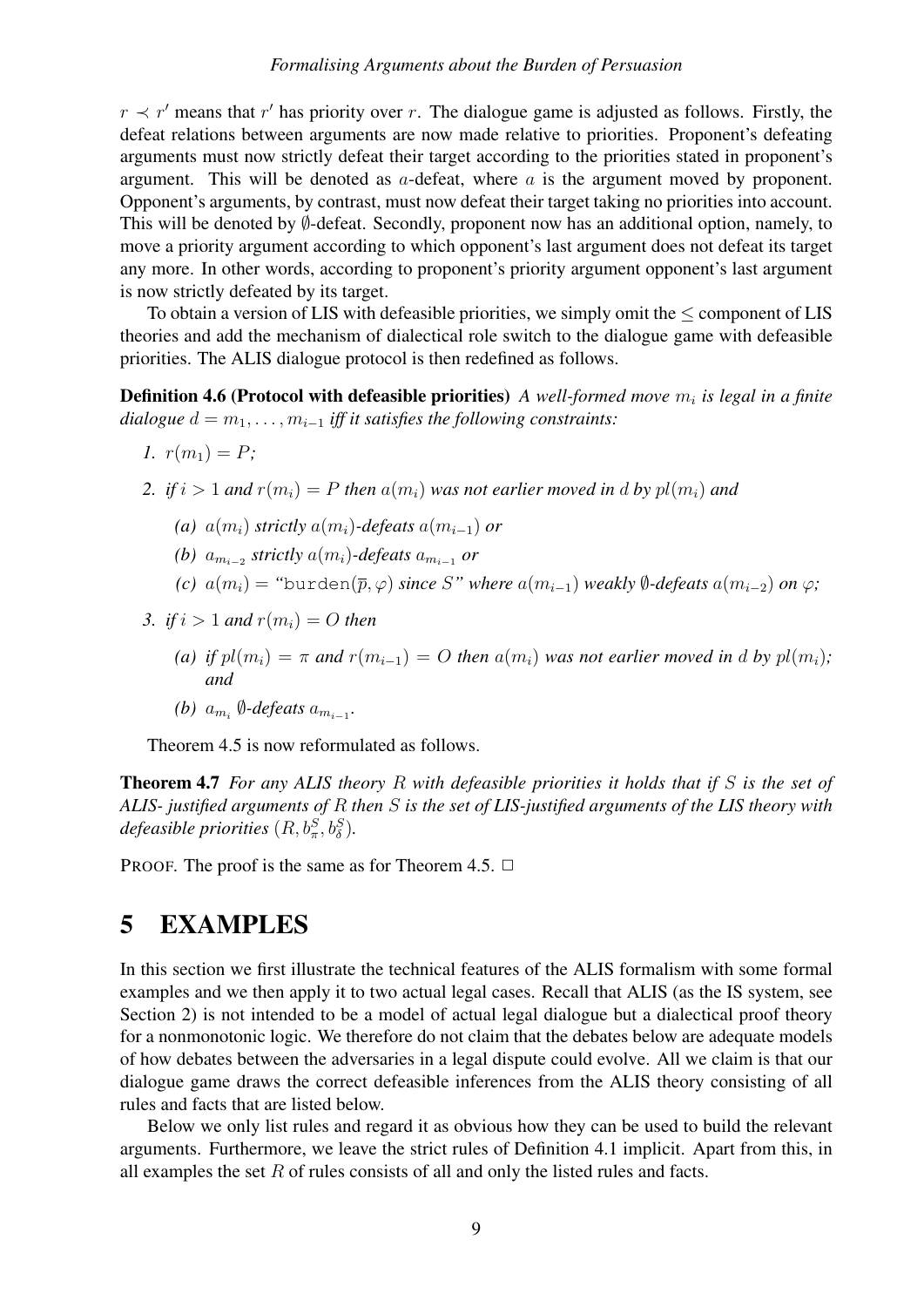#### 5.1 Formal examples

The first example illustrates what happens when only defensible arguments on the burden of proof can be constructed. We write 'c since  $\{p_1, \ldots, p_n\}$ ' to denote an argument with conclusion c and premises  $\{p_1, \ldots, p_n\}$ . The literal argument premises are unconditional default rules.

$$
\pi_1(P): q \text{ since } \{p \Rightarrow q, p\}
$$
  
\n
$$
\delta_1(O): \neg p \text{ since } \{r \Rightarrow \neg p, r\}
$$
  
\n
$$
\pi_2(O): p \text{ since } \{s \Rightarrow p, s\}
$$
  
\n
$$
\delta_2(P): \text{ burden}(\pi, p) \text{ since } \{t \Rightarrow \text{ burden}(\pi, p), t\}
$$
  
\n
$$
\pi_3(O): \text{ burden}(\delta, \neg p) \text{ since } \{u \Rightarrow \text{ burden}(\delta, \neg p), u\}
$$

At this point condition (2a) of Definition 4.6 disallows  $\delta$  from repeating  $\delta_2$  so she loses. At first sight it would seem that  $\pi$  has a wining strategy. This would be undesirable, since it would seem that  $\pi$  can thus always escape the burden of persuasion for his main claim. However, this is not the case, since  $\delta$  could at  $\delta_2$  have repeated  $\delta_1$ :

$$
\pi_1(P): q \text{ since } \{p \Rightarrow q, p\}
$$
  
\n
$$
\delta_1(O): \neg p \text{ since } \{r \Rightarrow \neg p, r\}
$$
  
\n
$$
\pi_2(O): p \text{ since } \{s \Rightarrow p, s\}
$$
  
\n
$$
\delta_2'(O): \neg p \text{ since } \{r \Rightarrow \neg p, r\}
$$
  
\n
$$
\pi_3'(P): \text{ burden}(\delta, \neg p) \text{ since } \{u \Rightarrow \text{ burden}(\delta, \neg p), u\}
$$
  
\n
$$
\delta_3'(O): \text{ burden}(\pi, p) \text{ since } \{t \Rightarrow \text{ burden}(\pi, p), t\}
$$

Note that after  $\delta'_2$  condition (3b) of Definition 4.6 disallows  $\pi$  from repeating  $\pi_2$  so  $\pi$  is forced to start the meta-debate as proponent. In fact, this is always the case; the proof of Theorem 4.5 makes this precise in case 1. The conclusion that can be drawn from this is that plaintiff by default has the burden of persuasion for his main claim, unless he can provide a justified argument why this is otherwise.

We next note that the first moment at which a metadebate could start is after  $\delta_1$ , since the rules for p and  $\neg p$  have contradictory consequents and no rule priorities are stated. The dialogue would then develop as after  $\pi'_3$  above.

Continuing the example, we finally illustrate that debates about the burden of persuasion can be nested any number of times. Suppose  $\pi$  can still reply to  $\delta'_{3}$  (in his argument,  $r_1$  names  $u \Rightarrow$  burden $(\delta, \neg p)$  and  $r_2$  names  $t \Rightarrow$  burden $(\pi, p)$ ):

$$
\pi_4(P): \quad r_2 \prec r_1 \text{ since } \{v \Rightarrow r_2 \prec r_1, v\}
$$
\n
$$
\delta_4(O): \quad \neg v \text{ since } \{w \Rightarrow \neg v, w\}
$$
\n
$$
\pi_5(O): \quad v \text{ since } \{x \Rightarrow v, x\}
$$
\n
$$
\delta_5(O): \quad \neg v \text{ since } \{w \Rightarrow \neg v, w\}
$$
\n
$$
\pi_6(P): \quad \text{burden}(\delta, \neg v) \text{ since } \{y \Rightarrow \text{burden}(\delta, \neg v), y\}
$$

And so on. The move  $\pi_4$  states a rule priority that makes  $\pi'_3$  strictly  $\pi'_3$ -defeat  $\delta'_3$  but in the debate about this priority argument a new issue arises about the burden of proof.

#### 5.2 Ownership of Archaeological Goods (Italy)

Our first example illustrates the interplay between presumptions and burdens of proof, in both private and penal law. According to an Italian statute (n. 364 of 1909), all archaeological items found on the Italian territory become directly inalienable property of the Italian State. However, this only applies to items found after this statute came into force, namely, after 1909: the property of archaeological items found before 1909 could legitimately be acquired by private people (the owner of the land where the items were found and their finder, according to general rules of the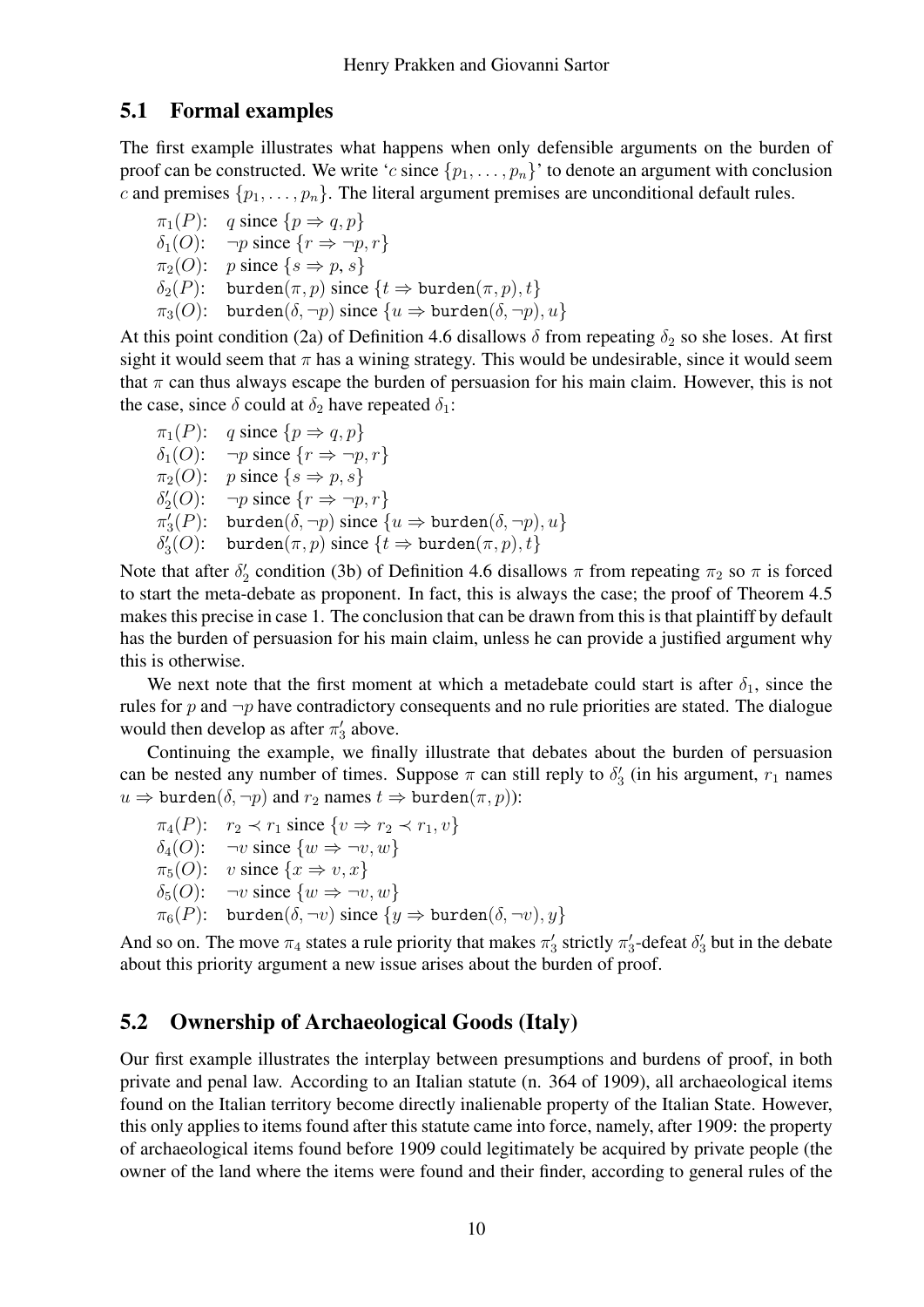Italian civil code), and their property could be transferred to others (after 1909 only though inheritance). These provisions belong to private law, but they have a significance for penal law too: by establishing when a good belongs to the State they provide a precondition for the application of penalties against archaeological theft, namely, against getting possession of archaeological goods belonging to the State (as established by legislative decree n. 490 of 1999).

The double significance of this provision has recently emerged in an Italian case, concerning a certain Mr. L., who had been found in possession of certain archaeological items. Against Mr. L. first a penal procedure was started. The central issue of the criminal process was whether such items belonged to the State, this being a precondition for condemning Mr. L. for archaeological theft. In Italian criminal law there are two approaches with regard to this issue, both approaches being supported by conflicting decisions of the Italian Court of Cassation (Corte di Cassazione). According to one approach, which was dominant until recently, archaeological goods are considered to be State property unless the accused citizen proves to have legitimately acquired their property. According to the other approach, a citizen can be convicted for archaeological theft only if prosecution proves that the items possessed by the citizen belong to the State. Following the latter approach, however, the citizen has the burden of justifying his or her possession of such items, which entails indicating circumstances explaining why he or she, rather then the State, owns such items. However, once such circumstances are indicated, prosecution must convince the judge that they did not take place (so that the items can indeed be considered State property), in order to obtain conviction.

Using our conceptualisation we may say that in Italian criminal law there are the following views on how State ownership of archaeological items is to be proved: according to one view both the burden of production and the burden of persuasion (that the items possessed do not belong to the State) falls upon the possessor; according to the second view, the burden of production (that the items do not belong to the State) falls upon the possessor, while the burden of persuasion (that the items belong to the State) falls upon the State. The penal judge who decided the case of Mr. L. adopted the second view and acquitted him, on the basis of the following reasons: (1) L. claimed that the items had been unearthed before 1909 and consequently privately appropriated (and transmitted to him through inheritance), and (2) at the end of the proceedings, "absolute uncertainty remained concerning the time of the unearthing".

Let us try to provide a formalisation of the debate in these criminal proceedings (rather than precisely reproducing the sequence of the acts of the parties, we shall provide a narrative which emphasises the aspects we want to focus on).

Let us first consider the main argument by prosecution  $(\pi)$ , viz. that the accused citizen  $(\delta)$ is an archaeological thief since  $\delta$  took possession of the archaeological item (i) owned by to the state  $(s)$ . Let us assume that the prosecution moves in proponent role  $(P)$  as is usually the case in criminal law, and that therefore it has the burden of persuasion with regard to the constitutive elements of the crime. Prosecution's argument is based upon two rules: the first  $(r_1)$ indicates the conditions constituting the crime of archaeological theft, the second  $(r_2)$  states that archaeological good discovered in the Italian territory belong to the state.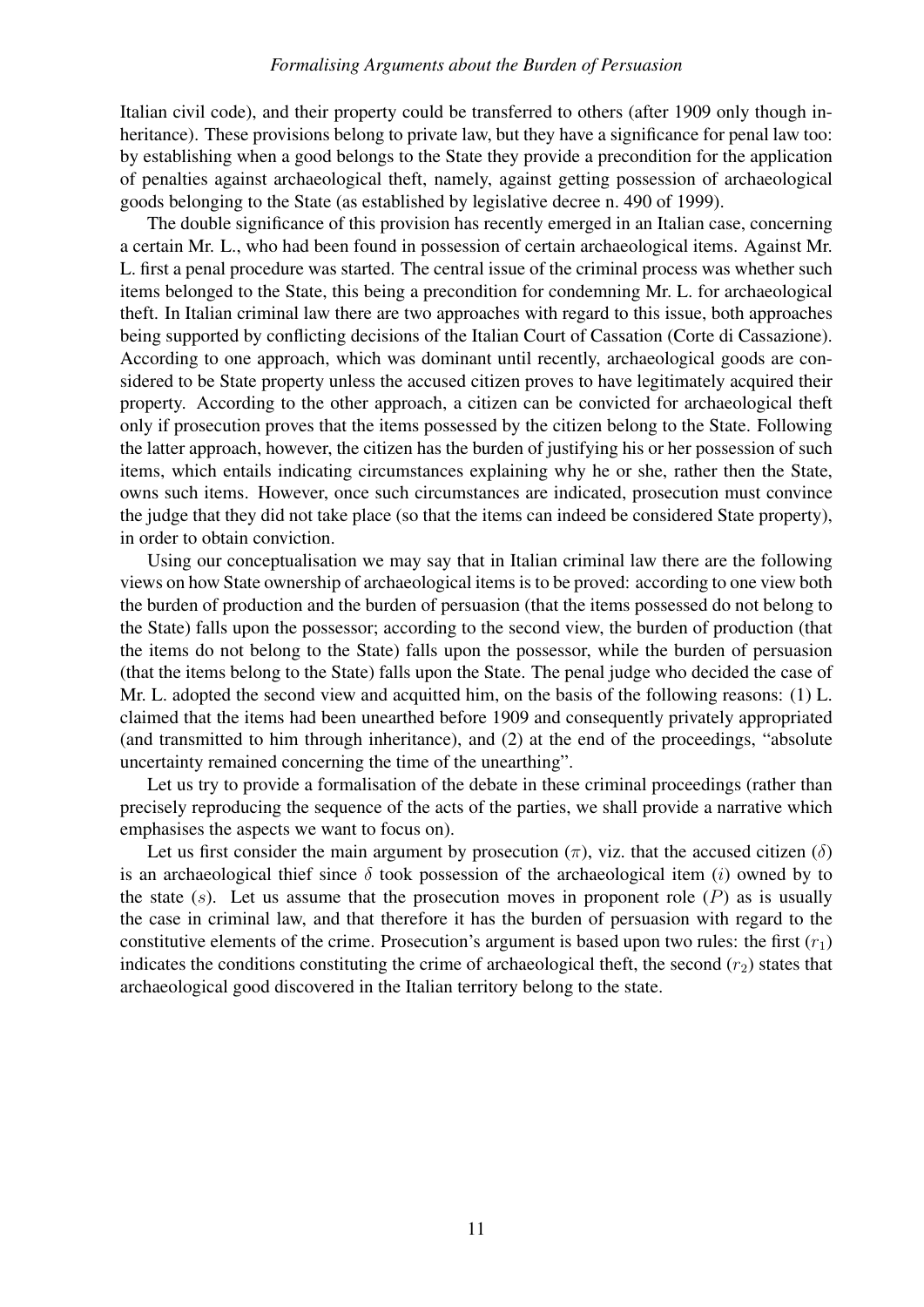```
\pi_1(P)r<sub>1</sub>: ArchaeologicalItem(x) \wedgePossessedBy(x, y) \wedgeOwnedBy(x, s) \wedge y \neq s\Rightarrow CommitsArchaeologicalTheft(y)
r_2: ArchaeologicalItem(x) \wedge FoundInItaly(x)\Rightarrow OwnedBy(x, s)f_1: \rightarrow ArchaeologicalItem(i)
f_2: \rightarrow FoundInItaly(i)
f_3: \rightarrow PossessedBy(i, \delta)
```
Let us assume that there is incontestable evidence for the facts that  $i$  is an archaeological item  $(f_1)$ , found in the Italian territory  $(f_2)$ , and that  $\delta$  possesses i  $(f_3)$ , so that they can be taken by the parties as indisputable facts, rather than as disputable hypotheses (as expressed by prefixing them with the connective  $\rightarrow$ , rather then with  $\Rightarrow$ ).

The accused citizen  $\delta$  challenges prosecution's argument by affirming that the archaeological item he possesses was privately appropriated before 1909 (PrivateBefore1909), so that rule  $r_2$  does not apply to the finding of i (not being in force yet when it took place). He does that playing the opponent's role:

```
\delta_1(O)r<sub>3</sub>: PrivateBefore1909(x) \Rightarrow \negappl(r_2, x, s)d_1: \Rightarrow PrivateBefore1909(i)
```
Note that the citizen has provided no evidence for private ownership before 1909: this is a disputable hypothesis, on which the parties are likely to disagree.

Prosecution replies by providing the presumption that archaeological items were not private before 1909, a presumption which prevails upon the assertion that the items had already become private property. In fact the law usually assumes that conditional presumptions prevail over unsupported negations of their conclusion, though they are strictly defeated when specific grounds leading to a contradictory conclusion are provided. This is how the law deals with the so-called rebuttable legal presumptions (*praesumptiones juris tantum*), while nonrebuttable legal presumptions (*praesumptiones juris et de jure*) cannot be defeated by arguments contradicting their conclusion.

```
\pi_2(P)r_4: ArchaeologicalItem(x) \Rightarrow \negPrivateBefore1909(x)p_1: Presumption (x) \wedge UnSupportedAssertion(y)
     \Rightarrow y \prec x
f_4: \rightarrow Presumption(p_1)f_5: \rightarrow UnSupportedAssertion(d_1)
```
The citizen could attack this presumption directly (rejecting the idea that archaeological goods can be assumed not to have been privately appropriated before 1909). However, this move is not the most effective way of replying to prosecution, since Italian judges have upheld this presumption in various instances, affirming that the possessor of an archaeological item will lose on this point unless he provides any justification (any argument) for the private ownership. Thus  $\delta$ chooses a subtler reply: he accepts this presumption but only insofar as it impacts on the burden of production (only insofar as it concerns the burden of *allegazione*, as Italian lawyers call it): the presumption is valid but it become useless as soon as it is attacked by a defensible argument. Thus  $\delta$  needs first to attack the presumption by indicating some plausible circumstances in which the item could have become private property. In case this argument were contested (as will actually happen in the continuation of the dispute)  $\delta$  will argue that prosecution has the burden to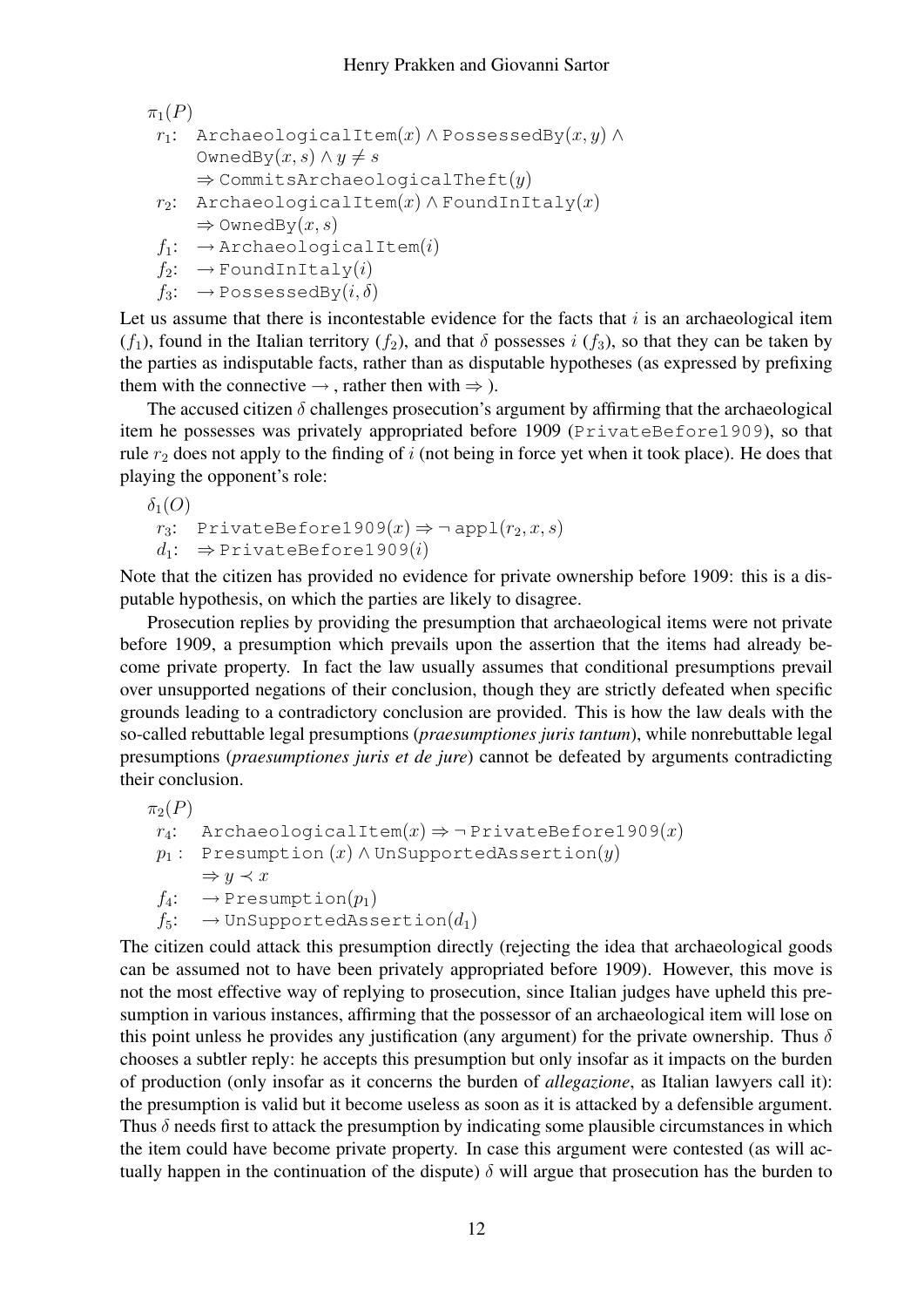persuade the Court that the indicated circumstance did not obtain or could not operate. On the basis of this allocation of the burden of persuasion, he will argue that since prosecution fails to provide persuasion, he must be acquitted.

Here is the first step of this strategy: to defeat the presumption,  $\delta$  argues that an ancestor of his (from which he inherits) acquired ownership by finding the archaeological item before 1909.

```
\delta_2(O)r_5: FoundBefore1909(x) \RightarrowPrivateBefore1909(x)d_2: \Rightarrow FoundBefore1909by(i)
```
Assume that prosecution does not find any specific argument supporting the conclusion that the item was found since 1909. However, prosecution rejects the citizen's statement concerning the fact that the item was found before 1909, and affirms that the citizen possessing an archaeological item has the burden of persuasion with regard to the fact that the item was private property before 1909.

```
\pi_3(P)d_3: \Rightarrow \neg FoundBefore1909(a, i)r_6: ArchaeologicalItem(x)\wedge PossessedBy(x, y)\Rightarrow burden(y, PrivateBefore1909(x))
```
If this argument were accepted (so that the citizen had the burden of persuasion with regard to private appropriation before 1909) then  $\delta$  would lose the case and be convicted for archaeological theft. In fact, at this stage  $\delta$  has not provided a justified argument (as required for satisfying a burden of persuasion) that the items were private before 1909 (the precondition of this conclusion, namely finding i before that date, is the object of conflicting unsupported claims). Hence the presumption that the archaeological item were not privately appropriated remains unchallenged.

However, the penal judge (following certain precedents of the criminal sections of the Court of Cassation) accepted the following objection to rule  $r_6$ : according to the principle of the presumption of innocence an accused person  $x$  cannot have the burden of persuasion with regard to any fact  $\varphi$  which may prevent x's conviction (PreventsConviction), like the fact that a found the item before 1909, a fact which could indeed prevent  $\delta$ 's conviction. This requirement is stated in the Italian Constitution, so that it prevails over civil law presumptions (according to preference rule  $p_2$ ).

```
\delta_3(O)r_7: PreventsConviction(\varphi, x) \Rightarrow \negburden(x, \varphi)f_6: \rightarrow PreventsConviction(PrivateBefore1909(i), \delta)p_2: OrdinaryLaw(x) \wedgeConstitutionalLaw(y)\Rightarrow x \prec y
f_7: \rightarrow OrdinaryLaw(r_3)f_8: \rightarrow ConstitutionalLaw(r_7)
```
On the basis of this procedural argument, the Italian State lost the criminal case and Mr. L., the owner of the archaeological item, was acquitted.

Immediately after the end of the criminal proceedings, the Italian State, s, filed a civil lawsuit against Mr. L.,  $\delta$ , demanding that a civil court should establish that the archaeological items possessed by  $\delta$  were owned by the s, and consequently order  $\delta$  to deliver them to the s. This demand was accepted by the Tribunal of Rome, the Appeal Court of Rome, and finally the Italian Court of Cassation (Corte di Cassazione, Sezione Prima Civile, 10 February 2006, Decision n. 2995), so that  $\delta$ , though having won the criminal proceedings lost the civil ones.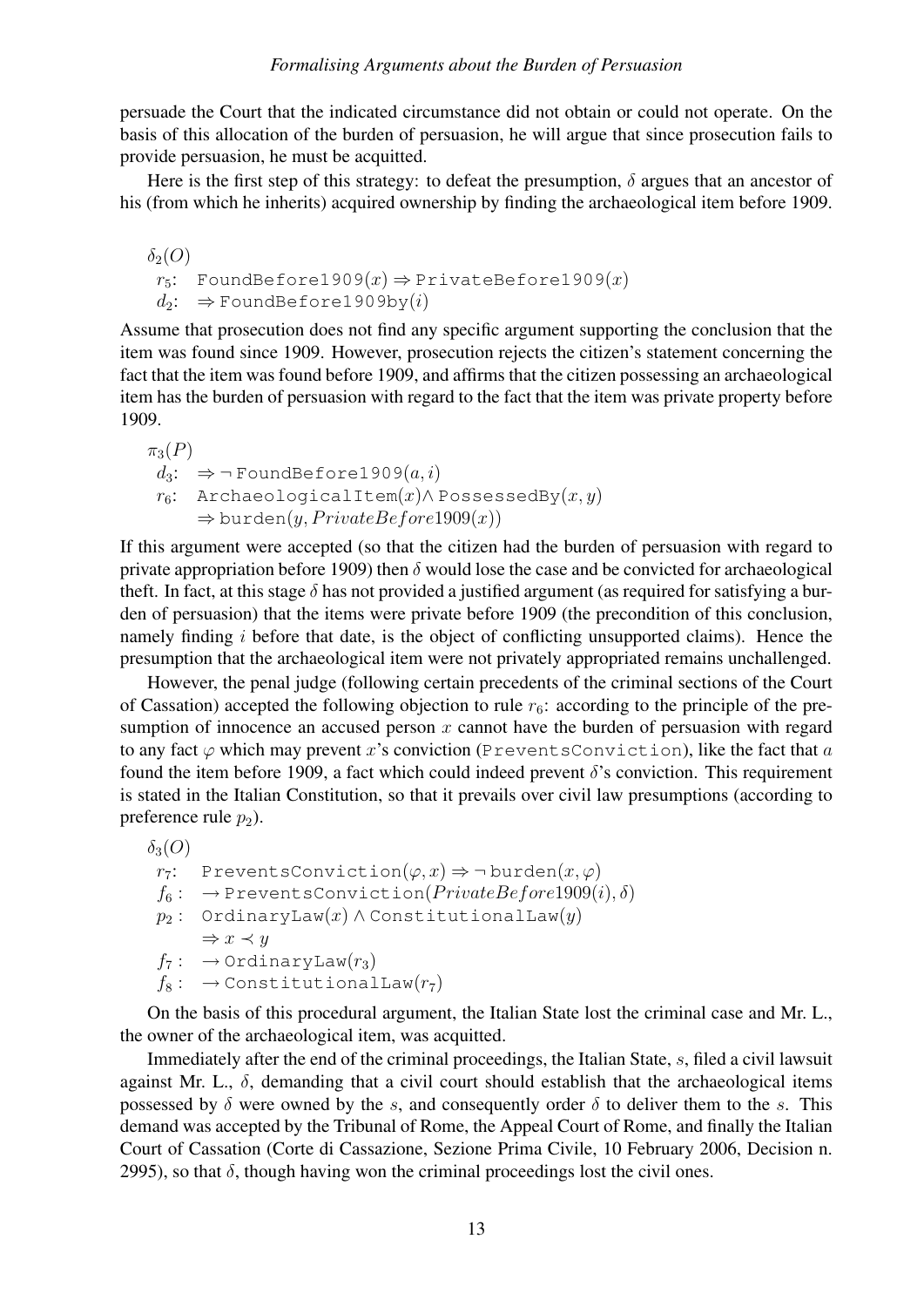The central argument in the civil proceedings was again the proof of State ownership. The possessor  $\delta$  affirmed, as he had done in the criminal process, that the State s had the burden of persuading the Court that the archaeological items i, possessed by  $\delta$ , had not been privately appropriated before 1909, on the basis of the fact that the s according to Italian law has no privileged position over private parties. However this argument was rejected by the Court, which on the contrary accepted s's argument that  $\delta$ , besides having the burden of indicating facts which allegedly determined the private ownership of the item before 1909, also had to prove (to "provide full demonstration" of) such facts.

Here is how the Court of Cassation states this argument:

The State when affirming the ownership of archaeological items can use a presumption of State property. This presumption is supported, besides by what usually happens (*id quod plaerunque accidit*), by a "normative normality." . . . Consequently, since the citizen provides in opposition an exceptional circumstance, capable of defeating the presumption, he must prove it, . . . giving full demonstration that the item was found before 1909."

In this statement we can distinguish two lines of reasoning. First a backing is provided for the presumption  $(r_3)$  that archaeological items were not privately appropriated before 1909: there is a high statistical probability,  $P<sup>h</sup>$ , that if the presumption's antecedent is true (something is an archeological item) also its consequent is true (private appropriation before 1909 has not taken place). Then it is affirmed that once a backed civil law presumption is satisfied (namely, once the antecedent of the presumption has been established) there is a burden of persuasion with regard to the complement of the presumption's consequent. By combining these two lines of reasoning an argument is provided why  $\delta$  has the burden of proving that the archaeological items were privately appropriated before 1909:

 $\pi_4(P)$  $b_1$ : CivilPresumption $(r) \wedge P^h(cons(r) | ant(r))$  $\Rightarrow$  Backed $(r)$  $r_8$ : CivilPresumption(r)  $\land$  Backed(r)  $\land$  ant(r)  $\Rightarrow$  burden $(x, \overline{cons(r)})$  $f_9: \rightarrow$  CivilPresumption( $r_3$ )  $f_10: \rightarrow P^h(cons(r_3) | ant(r_3))$ 

Here  $P<sup>h</sup>$  indicates high statistical probability (likeness) and  $\overline{cons(r)}$  denotes the complement of  $cons(r)$  (the complement of a strong literal is its strong negation if the literal is an atom, otherwise it is the atom formed by removing the strong negation). Since  $\delta$  could not find a satisfactory reply to this argument (according to the Court of Cassation) he lost the case. In fact,  $\delta$  has the burden of persuasion with regard to the complement of  $r_3$ 's consequent, namely, private appropriation before 1909. By failing to provide a justified argument to this effect, he fails to defeat the presumption that there was no prior appropriation, so that the judge can conclude for State property. Note that  $\delta$  now could not refer to  $r_7$ , namely, to the fact that one cannot have the burden to prove something that could prevent one's conviction, since in civil proceedings no conviction is at stake.

This example shows the distinction between burden of production and burden of persuasion and the role of presumptions in satisfying such burdens. Both in the criminal and in the civil proceedings the presumption that there was no private appropriation before 1909 could be used by the State to fulfill its burden of production. However, the burden of persuasion is a separate issue, which was approached differently in the criminal proceedings (according to the so-called presumption of innocence) and in the civil ones, which led to different outcomes.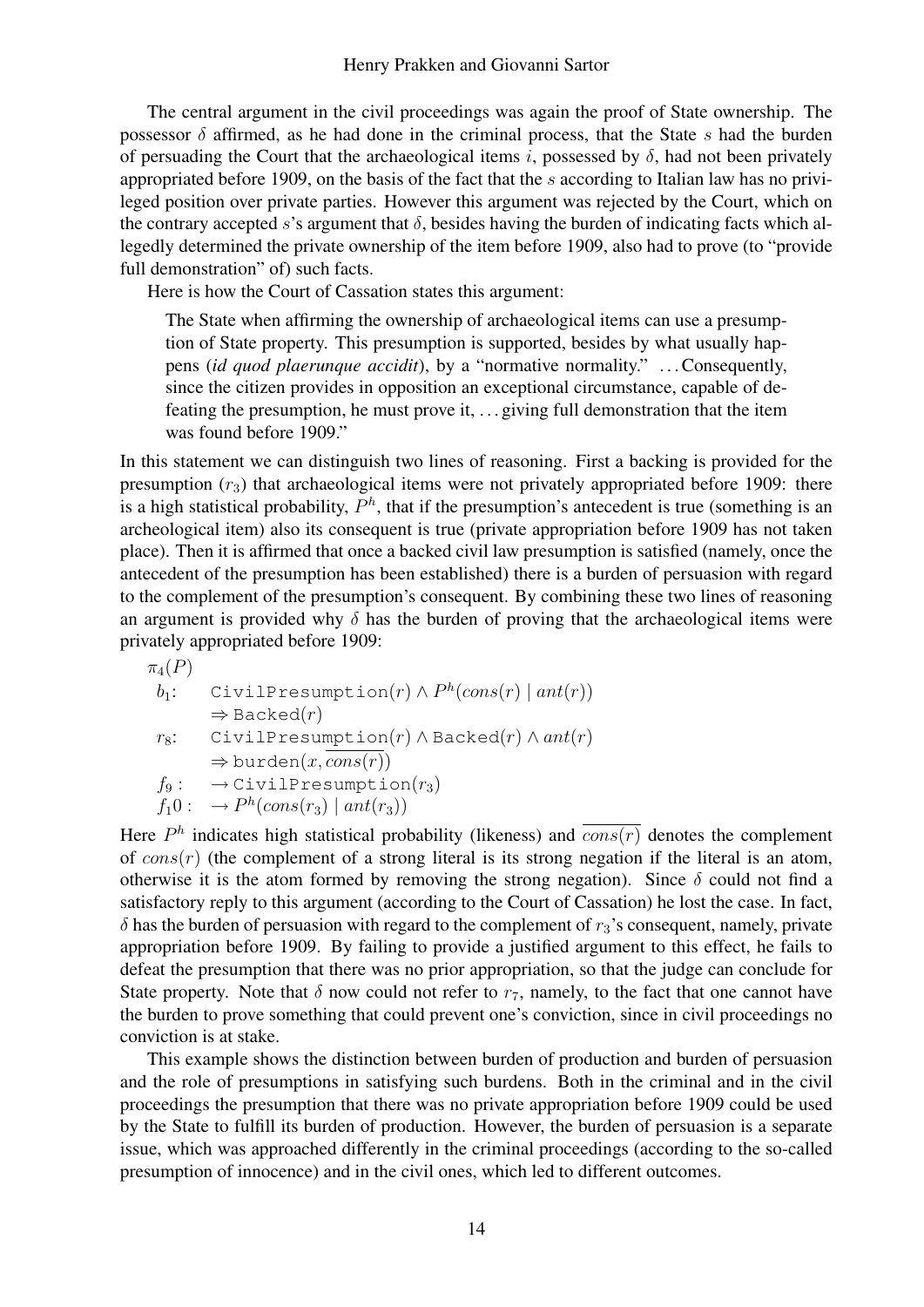#### 5.3 Individualised Education Programs for Disabled Children (USA)

Our second example, the American case Weast v. Schaffer, 41 IDELR 176 (4th Cir. Md., 2004) directly addresses the burden of persuasion for a certain proposition, without taking presumptions into account. The parents of a disabled child sued their school district to seek reimbursement for private school tuition on the grounds that the individualised education programme (IEP) for their son provided by the district was inappropriate. The statute governing this issue (IDEA) is silent on the burden of persuasion. The parents claimed that the schoo district had the burden of proving that that the offered IEP was appropriate. A district court agreed with the parents but in appeal the majority of the 4th US circuit Court of Appeals held that the parents had the burden of proving that the IEP was inappropriate. The Supreme Court 546 U.S. (2005) confirmed this decision on the following grounds. It began with the "ordinary default rule" that the party seeking in an administrative procedure has the burden of proof, and it argued that in this case there was no exception since there was no reason to believe that the legislator intended otherwise. The Court then rejected the parents' arguments to the contrary. Their first argument was that putting the burden of proof on the school district will encourage schools to put more resources into preparing IEPs and preparing their evidence in procedures, which will ensure free appropriate public education, which is a purpose of the IDEA. The court, though agreeing that this might be the case, rejected this argument on the grounds that these effects will also lead to increased administrative and litigation costs, while the legislator had repeatedly amended the act to reduce such costs. A second argument of the parents was that fairness demands that facts that are peculiarly within the knowledge of a party must be proven by that party. The court rejected this argument on the grounds that the IDEA contains various safeguards and rights for parents to obtain the relevant information about IEPs.

Our formalisation will combine the substantial debate on who must pay the parents' costs for private tuition with the procedural debate on who has the burden of persuasion. Since the case law reports do not contain enough information to reconstruct the substantial debate, we have to make our own reconstruction. Below the parents are plaintiff  $(\pi)$  and the school district is defendant  $(\delta)$ . Suppose the parents start in proponent role, arguing that they should be compensated since they were offered a program  $(i)$  which was not appropriate as a IEP.

```
\pi_1(P)r_1: OfferedIEP(x, y, z) ∧ ¬ Appropriate(x) ⇒
    MustCompensate(y, z)f_1: \rightarrow OfferedIEP(i, s, p)
```

```
d_1 \Rightarrow \neg \text{Approximate}(i)
```
In these rules  $x, y, z$  are variables while i, s, p are constants denoting, respectively, the IEP, the school district and the parents. This argument concludes that the school must compensate the parents (MustCompensate $(s, p)$ ).

The school replies in opponent role with the following argument for the appropriateness of the offered program.

```
\delta_1(O)r_2: Grounds<sub>1</sub> \Rightarrow Appropriate(i)
f_2: \rightarrow \text{Grounds}_1
```
The parents think that the school district has the burden of persuasion that the IEP is appropriate and therefore now choose opponent role, moving an argument which weakly defeats the school district's argument based on  $r_2$  (by denying the appropriateness of the program).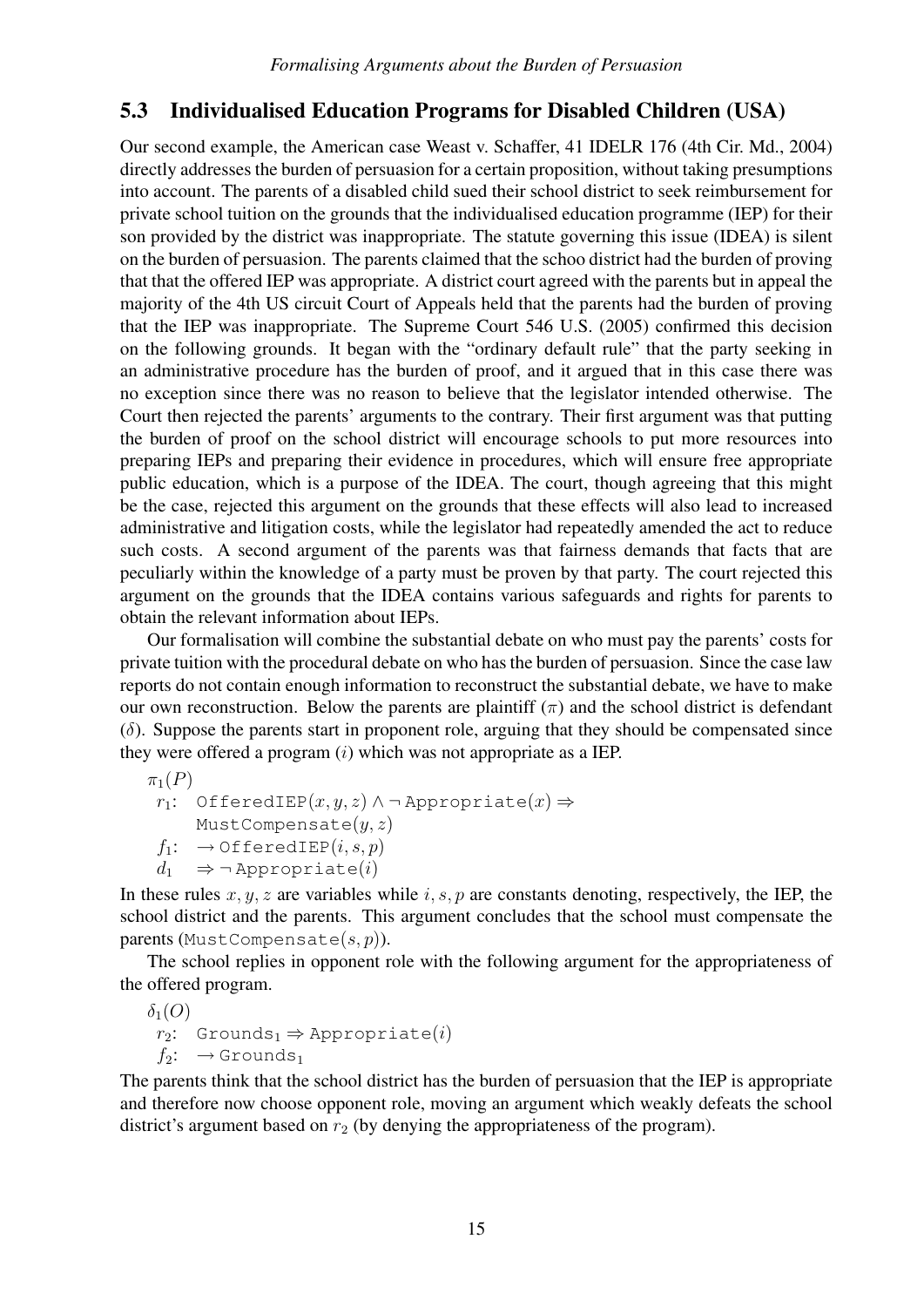```
\pi_2(O)r_3: Grounds<sub>2</sub> \Rightarrow \neg Appropriate(i)
f_3: \rightarrow \text{Grounds}_2
```
Note that  $\pi_2$  weakly  $\emptyset$ -defeats  $\delta_1$  since  $r_2$  and  $r_3$  have complementary consequents. The school district disagrees that it has the burden of persuasion and therefore starts a procedural debate by arguing in proponent role that the parents have the burden of persuasion with respect to the claim that the offered IEP scheme is inappropriate (denoted below with the term  $\neg$  Appropriate(i)). Defendant's argument is in fact the Supreme Court's main argument based on the ordinary default rule that a party seeking administrative relief on a certain ground has the burden of proving it.

```
\delta_2(P)r_4: SeeksReliefOn(x, \varphi) \Rightarrowburden(x, \varphi)f_4: \rightarrow SeeksReliefOn(p, \neg Appropriate(i))
```
The parents try to counter this argument by providing an argument why in the present case the general allocation of the burden should be overridden by specific reasons why burden of persuasion should be on the school. Firstly they argue that this should be the case since the school has peculiar access to information on the issue at state (the appropriateness of the offered IEP).

 $\pi_3(O)$ 

- $r_5$ : PeculiarlyWithinKnowledgeOf( $x, \varphi$ )  $\Rightarrow$  $\neg$  Appl $(r_4, x, \varphi)$  $r_6$ : PeculiarlyWithinKnowledgeOf $(x, \varphi) \Rightarrow$ burden $(x, \varphi)$
- $d_2$ :  $\Rightarrow$  PeculiarlyWithinKnowledgeOf(s, Appropriate(i))

The antecedent of both  $r_5$  and  $r_6$  is provided as a default instead of as a fact, since it is contested on the basis of the fact that access to information was ensured to the parents by legislative safeguards, an argument which was accepted by the Supreme Court. Such an acceptance can be expressed by including fact  $f_6$  in the following argument, which makes it strictly  $\delta_3$ -defeat  $\pi_2$ .

```
\delta_3(P)r_7: AccessSafequardsFor(\overline{x}, \varphi) \Rightarrow\neg PeculiarlyWithinKnowledgeOf(x, \varphi)f_5: \rightarrow AccessSafeguardsFor(p, Appropriate(i))f_6: \rightarrow r_6 \prec r_7
```
The parents' second main argument is a practical value-based argument, saying that the burden of proof should be put on the school since doing so has some desirable consequences. The formalisation of such arguments has recently received considerable attention in the literature. For work within AI & law see e.g. [9; 5; 6; 1]. Since this topic is not the central focus of this paper, we adopt the method of [9] for the pragmatic reason that it was developed within the IS logic. In this method, first the two arguments on whether the legislator intended an exception are formalised and then their conflict is decided as a priority argument on the relative importance of the values advanced by these arguments. The parents argue that the reason why rule  $r_4$  should not be applied to the proof of the non-appropriateness of burdens  $(r_8)$  and why the burden of persuasion should be put on the school  $(r_9)$  is that this makes it likely that the school will dedicate more resources to IEPs. ( $P_h \, B \mid A$  indicates that the stated conditional probability is high, namely, that the happening of  $A$  makes it likely that  $B$  happens too).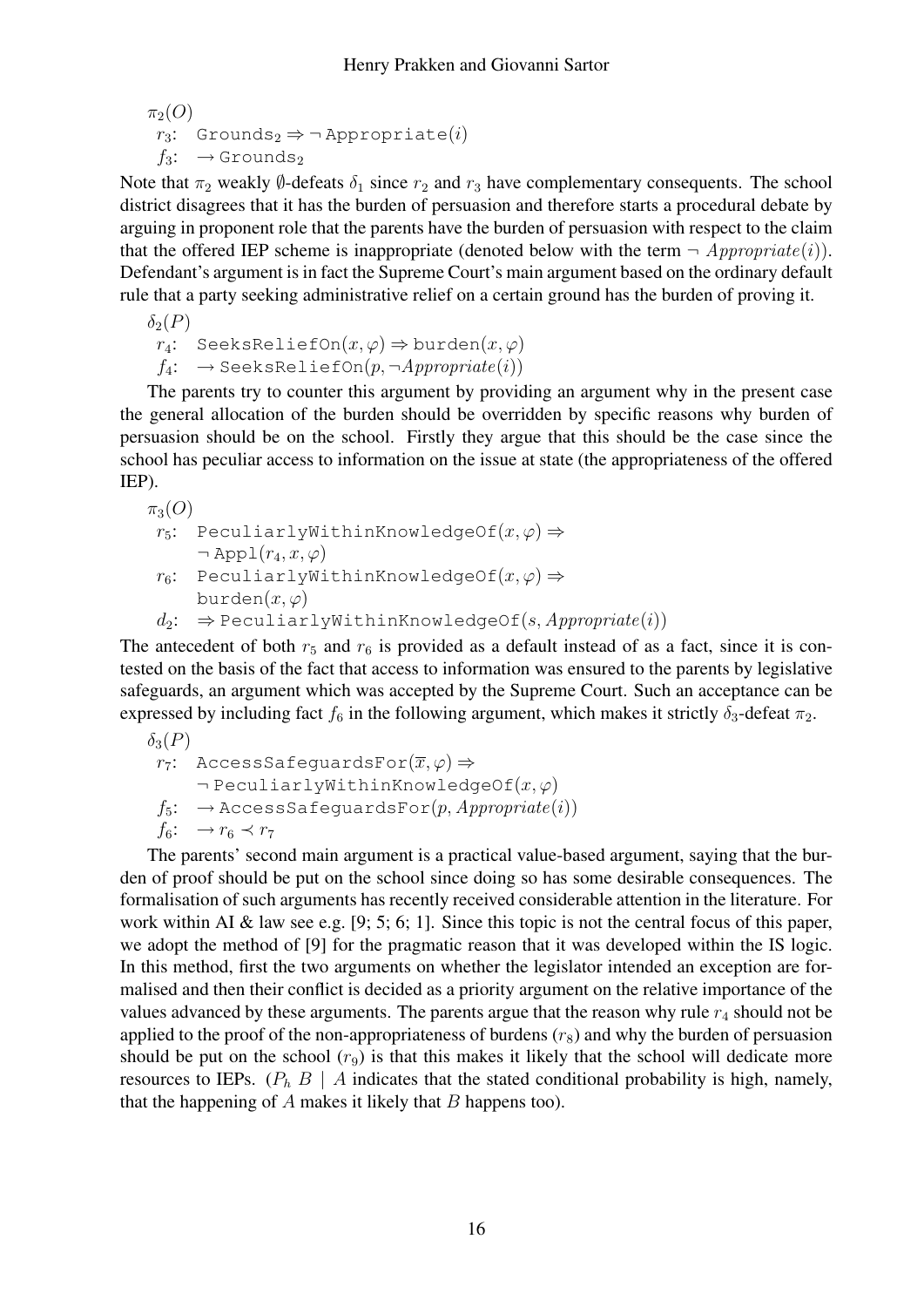$\pi'_3(O)$ 

 $r_8$ :  $P^h$ (ResOnIEPs | burden $(x, Appropriate(y))) \Rightarrow$  $\neg$  Appl $(r_4, \overline{x}, \neg\text{Appropriate}(y))$  $r_9$ :  $P^h(\text{ResOnIEPs} \mid \text{burden}(x, \text{Appropriate}(y))) \Rightarrow$ 

```
Burdenx, Appropriate(y))
```
 $f_7: \rightarrow P^h(\texttt{ResOnIEPs} \mid \texttt{burden}(s, \textit{Appropriate}(i)))$ 

The school's counterargument is based on the idea the reason why the burden of persuasion should be put on the parents is that this will discourage them from starting legal actions, which leads to lower litigation costs.

$$
\delta_3'(P)
$$
\n
$$
r_{10}: P^h(\text{LessLitCosts} | burden(x, \neg Appropriate(y))) \Rightarrow
$$
\n
$$
f_8: \neg P^h(\text{LessLitCosts} | burden(p, \neg Appropriate(i)))
$$

Note that the school's argument was moved in proponent role. Therefore, according to Definition 4.6 the court has to combine it with a priority argument making his argument strictly defeat the parents' argument. In the method of [9] this can be done by first stating which values are advanced by the various rules and then stating which value is more important. The method then contains axioms which imply the desired priority conclusions. Below, *fpe* stands for the value of free appropriate public education while *lc* stands for the value of lower litigation and administration costs.

```
\delta'_{3}(P) (continued)
```

```
f_9: \rightarrow Advances(r_9, fpe)f_{10}: \rightarrow Advances(r_{10}, lc)
```
The supreme court in fact based its rejection of the parents' argument on the observation that the legislator had amended the IDEA various times to reduce the litigation and administrative costs. This can be formalised as the reason why the value of lower litigation and administration costs is more important than the value of free appropriate public education.

```
\delta_3'(P) (continued)
```

```
r_{10}: LegislAmendedForLC(x, y) \Rightarrow fpe \prec lc
```

```
f_{11}: \rightarrow LegislAmendedForLC(x, y)
```
When the court's rules in  $\delta_3$  are combined with the axioms of [9], an argument results for the conclusion  $r_9 \prec r_{10}$ , so that  $\delta'_3$  strictly  $\delta'_3$ -defeats  $\pi'_3$ . To conclude this example, note that it is based on the ALIS theory consisting of all facts and rules put forward in the dialogue plus the three strict rules of Definition 4.1. The dialogue is in fact a winning strategy for defendant on the basis of this theory: defendant can win whether plaintiff chooses for  $\pi_3$  or for  $\pi'_3$  and plaintiff has no other choices at any point in the dialogue. It would be different if the theory also contained a priority argument for the conclusion  $r_2 \prec r_3$ : then plaintiff could adopt proponent role in  $\pi_2$ and combine this priority argument with main argument in  $\pi_2$ . However, the text of the Supreme Court decision does not warrant the inclusion of such a priority argument in the theory.

We finally illustrate Theorem 4.7. The set  $S$  of justified arguments of the ALIS theory includes  $\delta_2$  but not  $\pi_3$  or  $\pi'_3$  so the corresponding LIS theory  $(R, b^S_\pi, b^S_\delta)$  is such that  $b^S_\pi$  $\{\neg {\tt Approximate}(i)\}$  while  $b^S_\delta = \emptyset$ .

### 6 CONCLUSION

In this paper we have presented an argument-based logic in which distributions of the burden of persuasion over parties in a dispute can be explicitly represented and reasoned about. The logic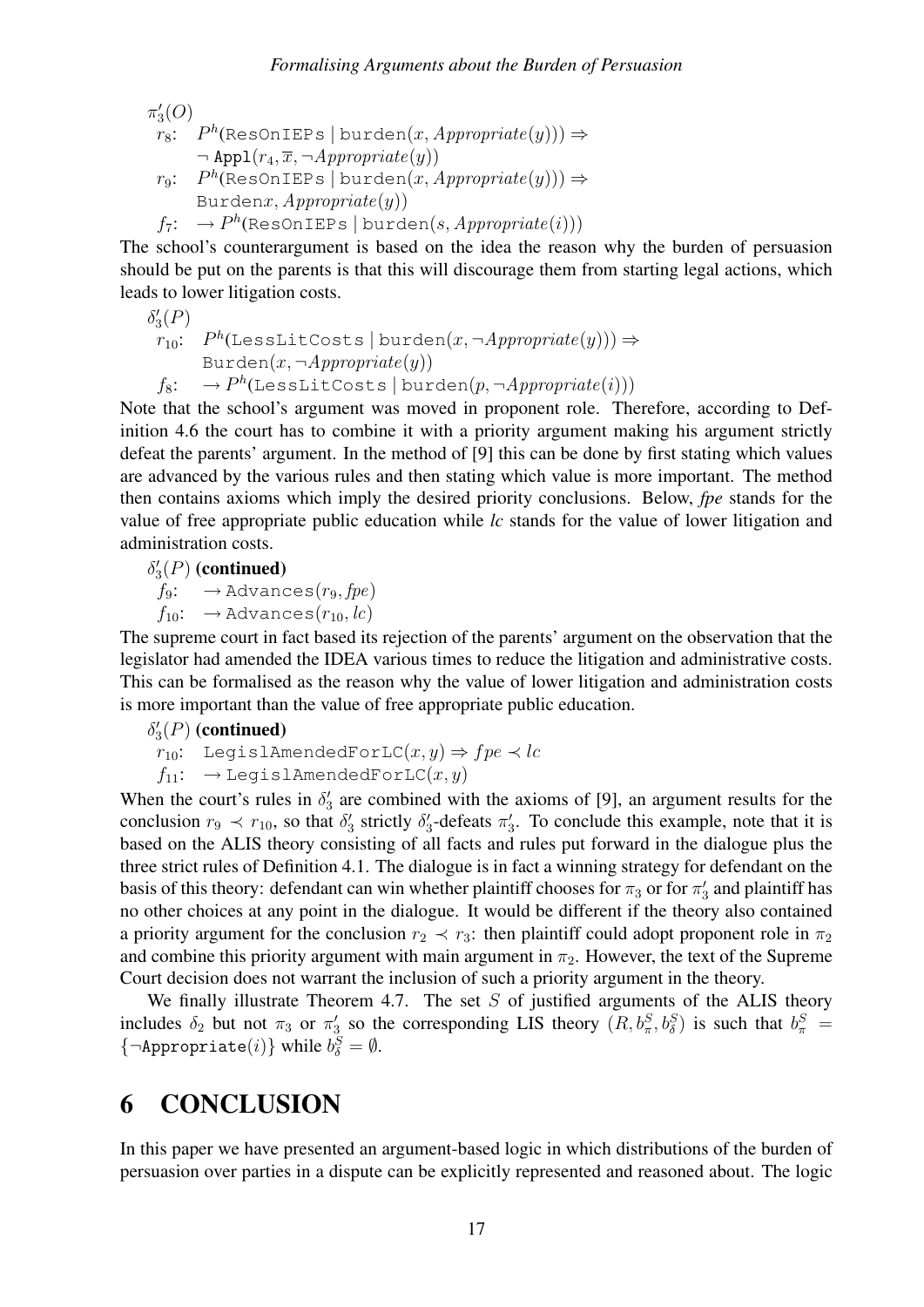extends the one of [8], in which distributions of the burden of persuasion can be expressed but are fixed and undisputable. That logic modified the dialectical proof theory of our system of [10]. While in the 1996 system one side always has the burden to justify and the other side merely the burden to interfere, in the 2001 version this may be different for different subissues of an issue.

Our current system retains from the 2001 system the lack of an extension-based semantics in the style of [2]. As noted in [8], this raises important questions concerning the adequacy of 'mainstream' nonmonotonic logics for representing legal reasoning. However, this issue is outside the scope of the present paper.

To our knowledge, ALIS is the first nonmonotonic logic that models reasoning about the burden of persuasion. Of course, different ways to model the burden of persuasion will lead to different ways to model reasoning about it. There is one other inferential model with much attention for issues related to burden of proof, viz. the Carneades system of [3]. This system is parametrised by 'proof standards', some of which are defined in detail. In [3] it is not discussed how the three proof burdens can be expressed in Carneades but a method for this has in recent joint work been developed by Gordon, Prakken and Walton in [4].

In [12] a protocol for persuasion dialogue is presented in which the participants can debate the burden of proof: when one party challenges a claim of the other party, that party can challenge the challenge after which a metalevel dialogue can start about whether the challenged claim or its negation must be backed with an argument. The aim of this work is not to model defeasible inference but to model rational natural dialogue. It is not discussed whether the metadialogues concern the burden of persuasion or production. We think they concern the burden of production but this should be further investigated.

More generally, more research is needed on the integration of our inferential account of burden of proof with dialogical and procedural models of legal argument.

### ACKNOWLEDGEMENTS

Henry Prakken was partially supported by the EU under IST- FP6-002307 (ASPIC) and STREP-FP6-027968 (ALIS). Giovanni Sartor was supported by the EU under STREP-FP6-027968 (ALIS), IST-2004-027665 (ESTRELLA) and Marie Curie Chair ONE-LEX.